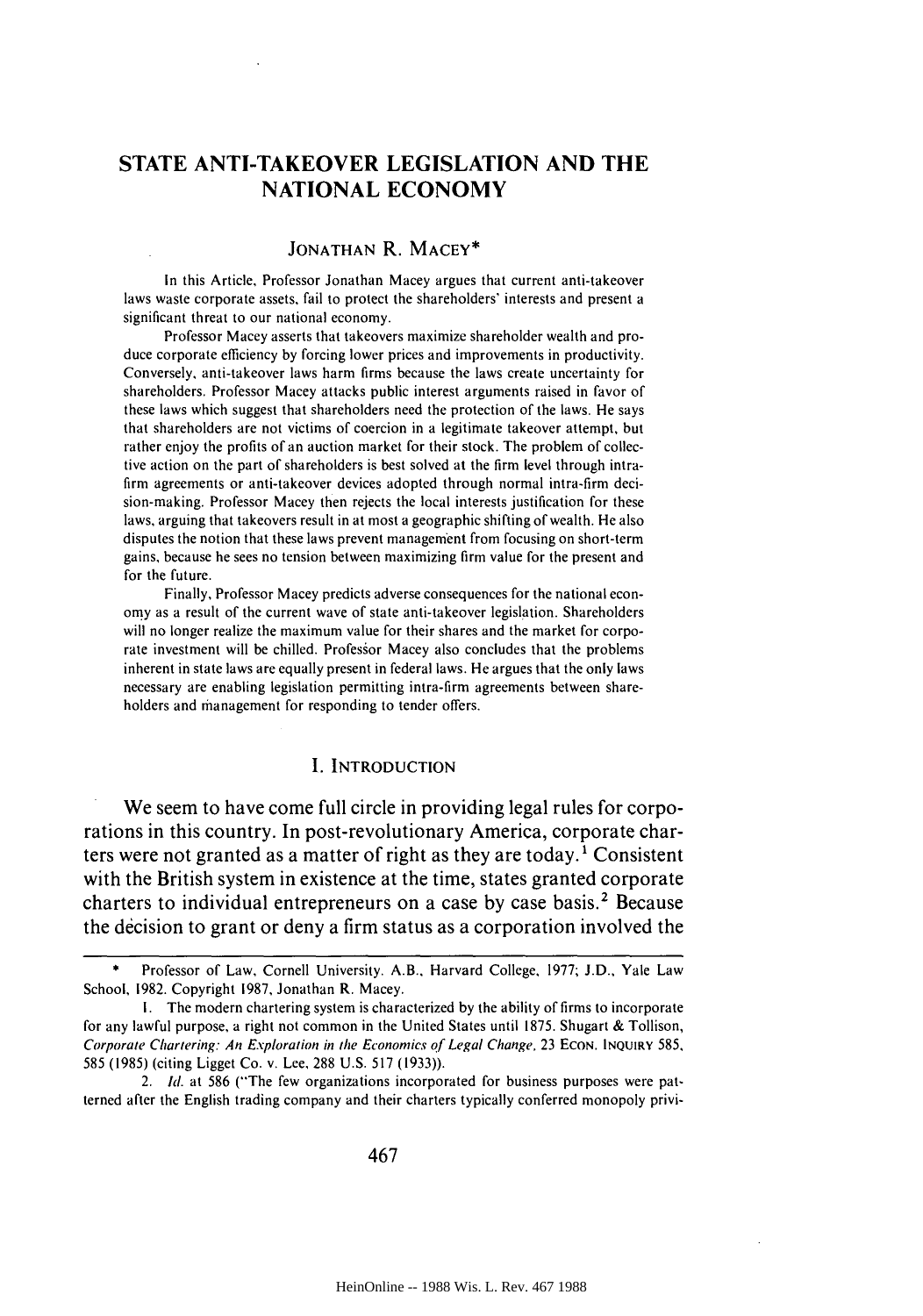political process, state legislators were able to trade corporate charters for political favors. Firms were quite willing to pay legislators for the privilege of obtaining a charter, either in the form of outright bribes or in the form of promised political support, because a corporate charter often conveyed monopoly status upon the lucky recipient.

In the wake of the Supreme Court's decision in *CTS Corp. v. Dynamics Corp. of America,3* which validated the ability of state legislators to insulate incumbent management teams from threats of competition, those in charge of the corporate firm once again are returning to their local legislators for protection against the forces of competition. As before, the statutes being passed are promulgated to protect the interests of individual firms rather than the interests of the public or the shareholders of the firms affected.

The statutes come in a variety of forms,<sup>4</sup> but all share the common feature of serving to consolidate the ability to respond to tender offers

3. 107 **S.** Ct. 1637 (1987).

4. The current spate of state anti-takeover laws is a medley of laws known as "secondgeneration" and "third-generation" laws. Second-generation laws were written to avoid the constitutional problems that caused the Supreme Court to invalidate the first-generation laws, as in Edgar v. MITE Corp., 457 U.S. 624 (1982). Third-generation laws were passed after the Court's opinion in **CTS** Corp. v. Dynamics Corp. of America, 107 S. Ct. 1637 (1987).

Anti-takeover provisions come in four varieties. See Mendelsohn & Berg, Tender-Offer Bat*ties* in Legislative Arena Shift to Pre-emption, Legal Times, Sept. 14, 1987, at 26, col. 3 The first are called control-share acquisition provisions. Statutes with such provisions require shareholder approval before acquirers of large blocks of stock can vote their shares. The typical thresholds are 20, 33 and 50%. See **Id.** at 26, col. 3.

Certain anti-takeover statutes contain so-called "fair price" provisions, which require that a firm obtain a two-thirds or higher supermajority vote of its shareholders before entering into a business combination with a person owning a certain, threshold percentage of the firm's stock. The only way to avoid the necessity of a shareholder vote is for the business combination to obtain the approval of the board of directors or for the acquirer to pay a fair price for the shares acquired in the combination. See Romano, The Political Economy **of** Takeover Statutes, 73 VA. L. REV. I **11,** 116 (1987). A "fair price" is defined as "the higher of any price the interested party [acquirer] paid to obtain its shares or the market price at the time of the combination." Id.

A third variety of state anti-takeover provision is contained in "redemption rights" statutes and "control-share acquisition statutes." These statutes entitle shareholders to receive, on demand, from an acquirer, an amount of cash equal to the "fair value of the stock, including the proportional increment payable as a control premium **....** The effect of the statute is to convert partial offers into any-or-all offers." **Id.** at 116-17.

The fourth variety of state law is the five-year freeze-out fair-price statute. See Mendelsohn & Berg, Tender-Offr Battles in Legislative Arena Shift to Pre-emption, Legal Times, Sept. 14, 1987, at 26, col. 3. These statutes prohibit business combinations with interested shareholders for five years after the acquisition of the interest. These statutes resemble the fair-price statutes because they generally require approval of a majority of disinterested shares even after the five-year period has elapsed. See Romano, supra, at 117 n.17.

An additional wrinkle in some state anti-takeover statutes, such as the one adopted in Minnesota, is that they require boards of directors to consider how a takeover of the firm would affect a number of constituencies besides shareholders when the boards are deciding how to respond to a tender offer. For example, in Minnesota directors are required to evaluate how a takeover could

lege for the term of the corporate contract.") (citing I W. FLETCHER, **CYCLOPEDIA** OF THE LAW OF PRIVATE CORPORATIONS (1974)).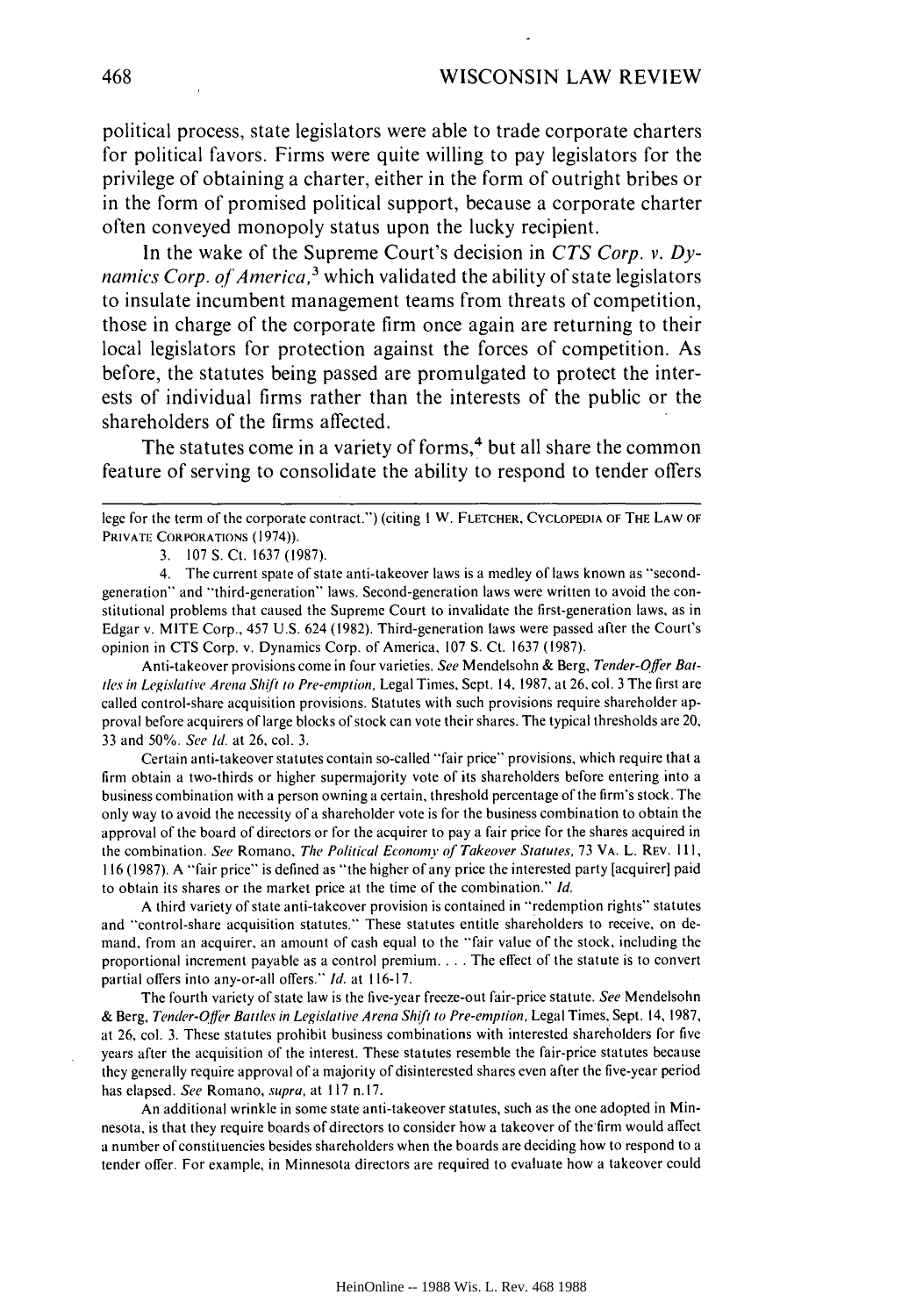in the hands of the incumbent managers of the firms that are the targets of such offers.' Some statutes go so far as to enable managers and directors to abrogate the fiduciary duties of care and loyalty traditionally owed to shareholders by enabling or requiring such managers and directors to consider the effects of a takeover on customers, employees, suppliers, creditors and even the local economy when deciding whether or not to resist a takeover.<sup>6</sup> Other state statutes provide discretion to incumbent managers and directors to impede and delay unwanted tender offers, thereby significantly raising their cost.'

This Article argues that, while resistance to tender offers may be in the shareholders' interest in certain instances, in other situations it clearly is not. Takeovers generally maximize shareholder welfare by weeding out inefficient incumbent management and permitting new management teams to increase the value of the firm by redeploying the firm's assets to more profitable ises. Inhibiting takeovers transfers wealth from shareholders to incumbent management teams. In those instances where resistance furthers shareholder welfare, adequate provision for resistance can be obtained through intra-firm contracts. Such intra-firm agreements manifest themselves in the form of amendments to corporate charters and by-laws. No state legislation, other than enabling laws that ensure the validity of these intra-firm contractual arrangements, is needed to protect shareholders.

In a pioneering article, Roberta Romano argued that the state of Connecticut enacted an anti-takeover statute at the behest of a single politically powerful corporation, rather than through the interplay of a number of competing interest groups.<sup>8</sup> The corporation, the Aetna Life and Casualty Company, persuaded the Connecticut legislature to pass the statute despite the strong possibility that the firm's own shareholders would have declined to support a similar measure if the matter had been put to them for a vote.<sup>9</sup> Romano observed that several other state statutes were apparently passed at the behest of particular firms. Specifically, she noted that Maine, Pennsylvania, Illinois and Missouri had

*6.* See *supra* note 4.

9. *Id.* at 129-30.

affect employees, suppliers, creditors and even the communities where the corporation is located or has significant operations. *See* Goodman, State Takeover *Legislation, I* **INSIGHTS:** THE CORP. & SEC. L. ADVISOR 2 (1987). The Minnesota statute also requires the board to evaluate the effect of the takeover on the state and national economies. *Id.*

<sup>5.</sup> See D. Oesterle, State Takeover Statutes: "Economic Folly?" (1987) (manuscript on file with author).

<sup>7.</sup> **Id.**

<sup>8.</sup> Romano, The Political Economy of Takeover Statutes, 73 VA. L. REV. 111, 122-34 (1987) ("Although the takeover legislation was unopposed in the state legislature, there is no evidence to support a coalition explanation.").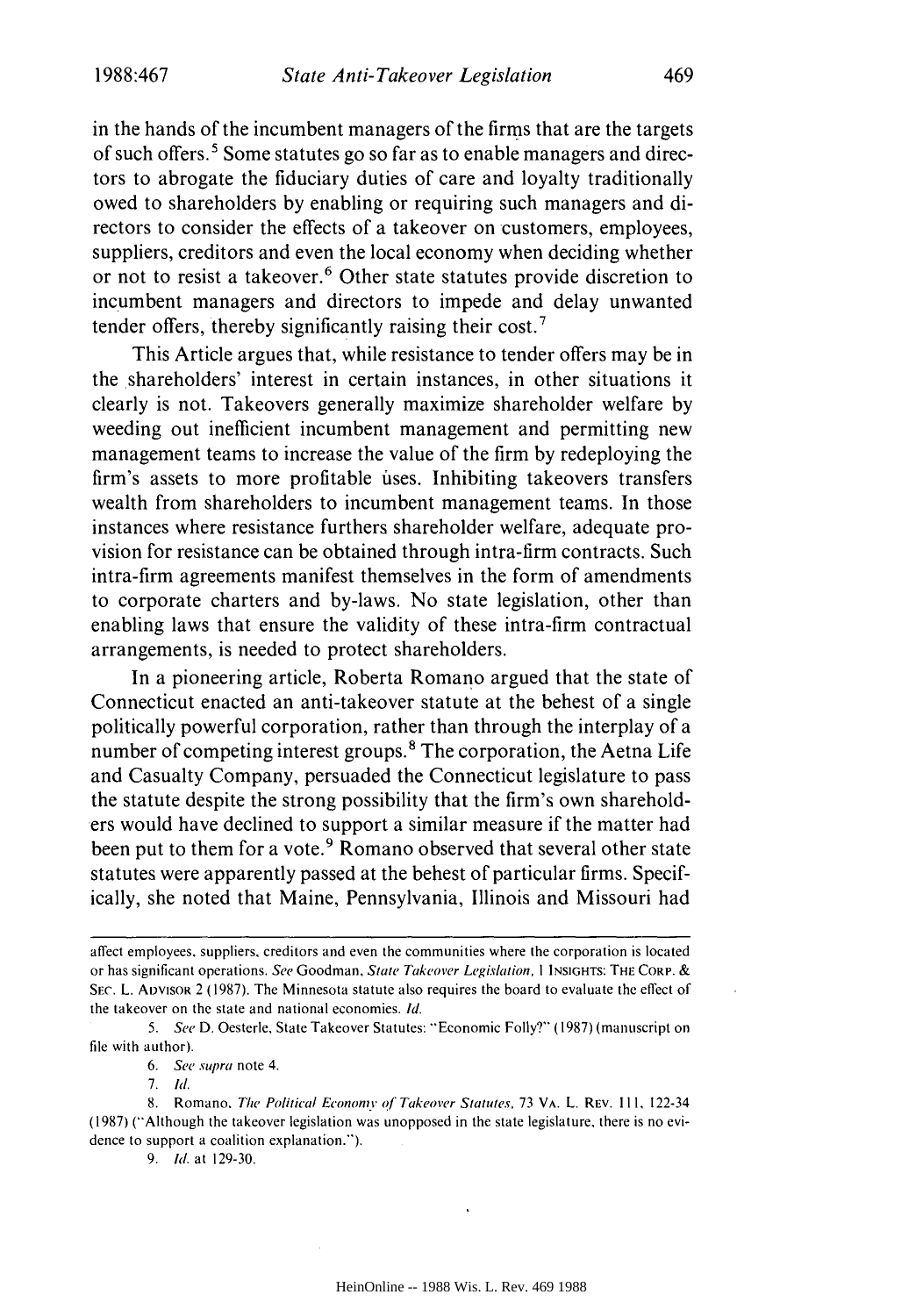passed statutes to benefit individual firms that were threatened with outsider takeovers.<sup>10</sup>

Other state anti-takeover measures also appear to reflect the lobbying of a single-minded political group of individual firms rather than a broader political consensus. The action of the legislature that Romano observed in Connecticut appears to be repeating itself across'the country. In North Carolina, for example, Burlington Industries persuaded the legislature to adopt an anti-takeover statute in order to thwart a hostile takeover by Asher Edelman and Dominion Textile Corporation.<sup>11</sup> Indiana enacted a control-share acquisition statute and a freeze-out fair-price statute in response to the threatened takeover of Arvin Industries by the Belzberg family.<sup>12</sup> Similarly, the threatened takeover of Goodyear Tire and Rubber Company "galvanized the Ohio legislature to pass a new [anti-takeover] law."<sup>13</sup> And it is well known that Washington's anti-takeover statute was passed at the behest of Boeing Industries.<sup>14</sup>

The list goes on. In perhaps the most shameless transfer of wealth from shareholders to incumbent management, Dayton Hudson Corporation prevailed upon the Governor of Minnesota to call a special legislative session so that a law could be passed to protect the firm from takeover by Dart Group, Inc.<sup>15</sup> In Massachusetts, to relieve any lingering doubts about the special-interest basis of that state's anti-takeover statute, the Governor appeared at a Gillette Company plant to sign the statute into effect. Gillette had been the subject of a takeover attempt by Revlon.<sup>16</sup> In Wisconsin, when the G. Heileman Brewing Company of LaCrosse came under attack from Bond Holdings Corporation, Heileman persuaded Governor Tommy Thompson to convene a special legislative session at which a particularly draconian anti-takeover measure was enacted into law. **<sup>17</sup>**

**1I.** Goodman, State Takeover Legislation, **I INSIGHTS:** THE CORP. & **SEC.** L. ADVISOR 2 (1987).

 $+12.$  Mendelsohn & Berg, Tender-Offer Battles in Legislative Arenas Shift to Pre-emption, Legal Times, Sept. 14, 1987, at 26, col. 3.

13. **OFFICE** OF THE **CHIEF ECONOMIST, SECURITIES AND EXCHANGE COMMISSION,** SHARE-HOLDER WEALTH EFFECTS OF OHIO **LEGISLATION AFFECTING** TAKEOVERS, at I (May **18,** 1987).

14. N.Y. Times, Aug. **I1,** 1987, § 4, col. 3.

15. See Glassman, Free Gift, THE NEW REPUBLIC, July 27, 1987, at 10.

16. See Goodman, supra note *1I,* at 2.

17. Ironically, soon after the Wisconsin act was' signed into law, Heileman and Bond began negotiating and Heileman's management ultimately endorsed an offer of \$40.75 for the firm's stock. It seems likely that the Wisconsin law actually facilitated the merger by improving Heileman's negotiating position. Note: The Wisconsin law was recently struck down by the United States District Court for the Eastern District of Wisconsin. RTE Corp. v. Mark IV Indus., Inc., Fed. Sec. L. Rep. (CCH) **'-** 93.789 (May 6. 1988).-Eds.

<sup>10.</sup> **Id.** at 137.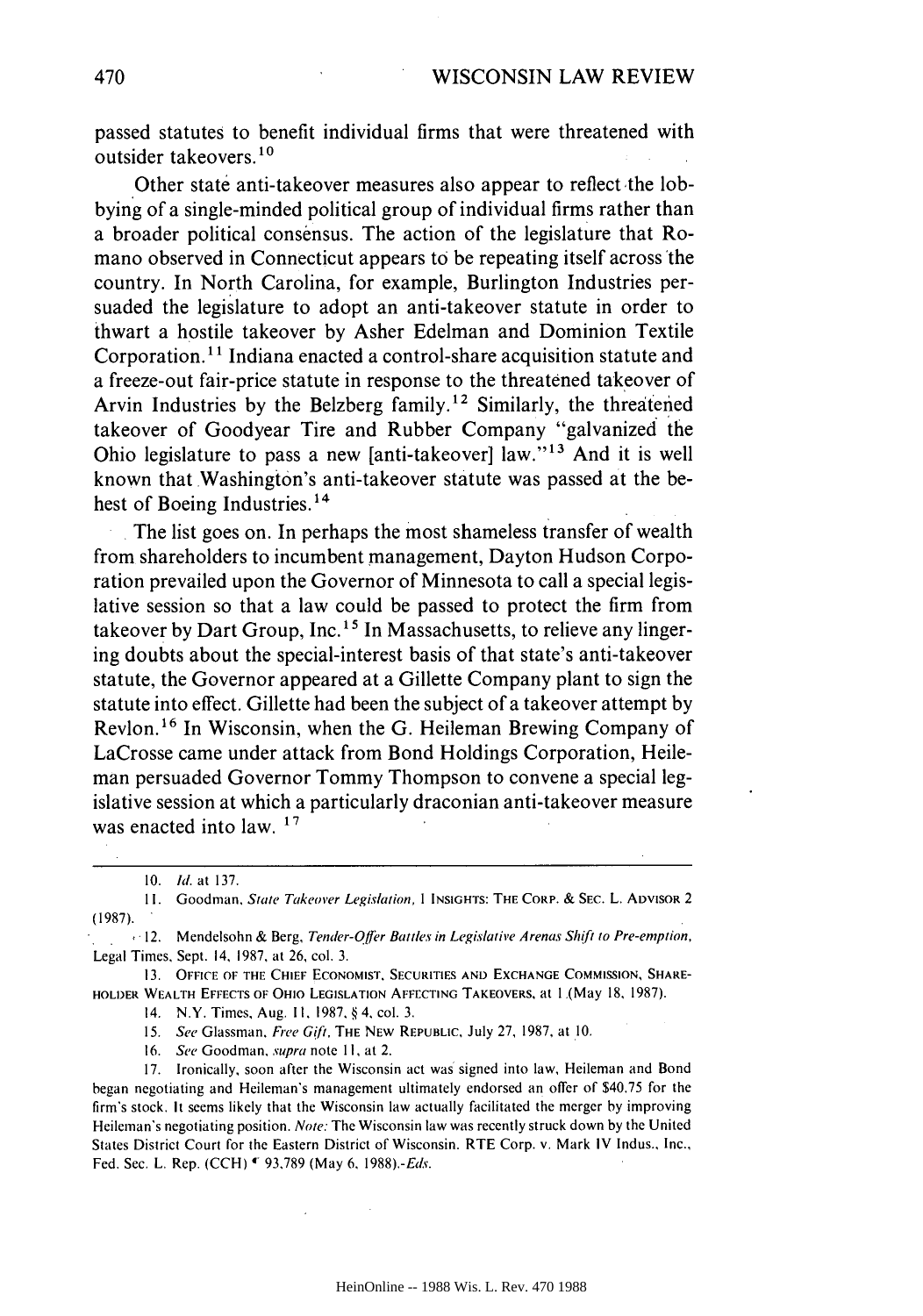This Article considers the effects that these state anti-takeover provisions are likely to have on the national economy if they are allowed to proliferate at their current rate. First, this Article begins with a general discussion of the benefits that takeovers have on the economy and an analysis of the ways in which state anti-takeover laws deprive the economy of these benefits. Second, this Article analyzes the various arguments in favor of state takeover provisions. This Article will show that most states are peculiarly ill-suited to provide socially desirable takeover legislation because the parties with the greatest stake in achieving efficient legal rules are systematically underrepresented in the political process. State anti-takeover laws represent the creation of a political externality in which state legislatures are able to provide benefits to local interests by imposing costs on politically disorganized individuals who do not reside within the state.

Ultimately, the proffered public interest explanations of these statutes must give way to recognition that the statutes are nothing more than extremely costly devices for providing job protection for inefficient top level managers of poorly run firms and for keeping jobs in particular regions at the expense of more productive workers in other regions. Such protectionism is costly not only to the shareholders of these firms, but also to consumers and workers. This Article concludes with a discussion of the long-term economic effects of these statutes.

### II. THE ROLE OF TAKEOVERS **IN** THE **NATIONAL ECONOMY**

Perhaps a complete answer to the question of whether takeovers benefit the national economy is contained in the evidence of the gains realized by those lucky shareholders whose firms are the subject of a tender offer. The Office of the Chief Economist of the Securities and Exchange Commission found that target firm shareholders enjoyed an average gain of 53.2% on the sale of their shares.<sup>18</sup> Assuming that bidding firms are acting rationally,<sup>19</sup> the gains to target shareholders must reflect the fact that the acquirer believes the target firm is either (1) currently undervalued or (2) properly valued under its current management, but capable of attaining higher value if reorganized or managed by a different management team. In light of the overwhelming evidence supporting the hypothesis that capital markets are efficient in the sense that they fully reflect all available information about the firms whose shares are being traded,<sup>20</sup> significant takeover activity is very unlikely to occur for the reason that target firms somehow are undervalued in

<sup>18.</sup> Comment & Jarrell, Two Tier and Negotiated Tender Qffers, **19 J. FIN. ECON.** 283  $(1987)$ .

<sup>19.</sup> See infra section III. D.

<sup>20.</sup> See *infra* notes 40-47 and accompanying text (discussing capital market efficiency).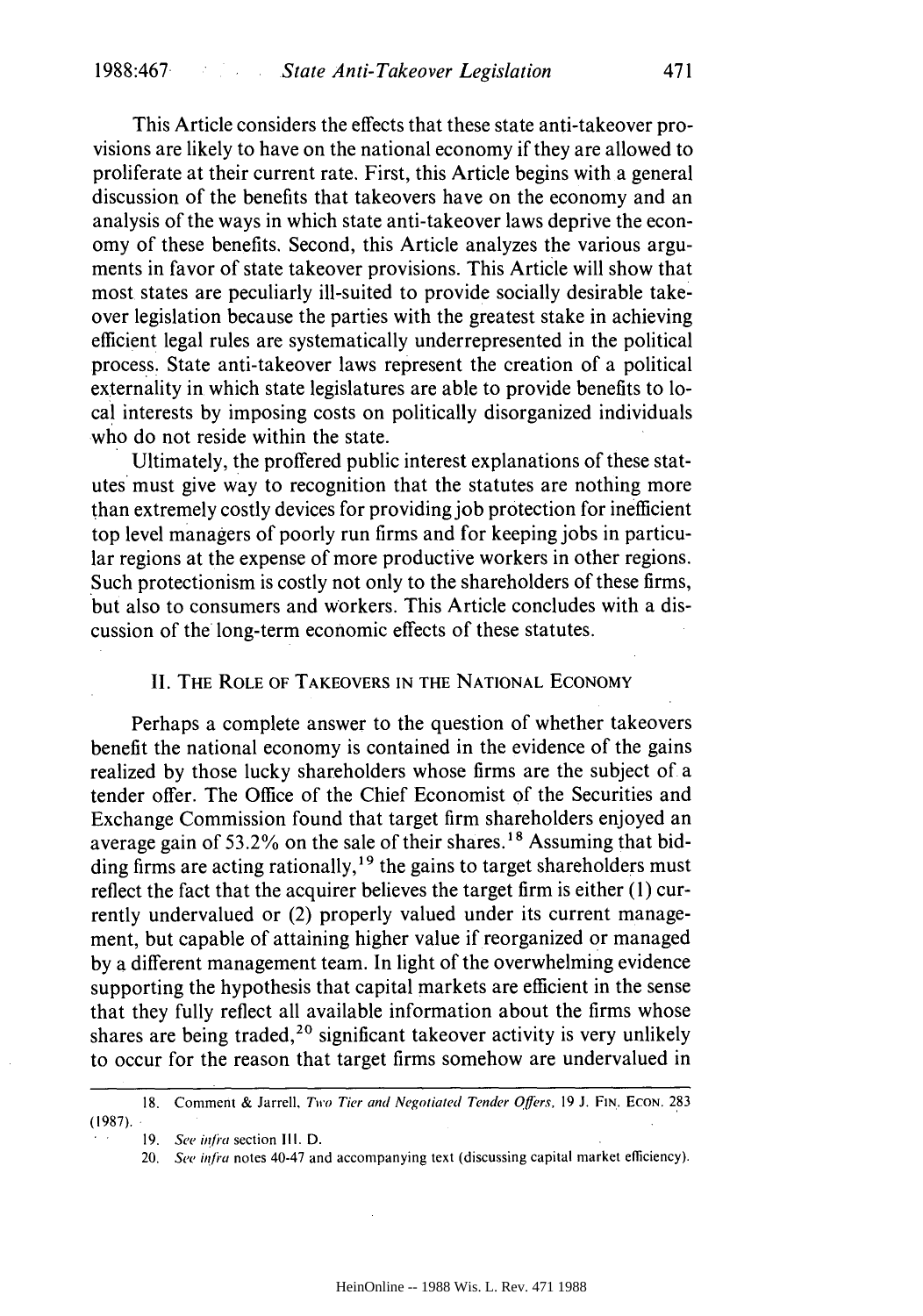the marketplace. Rather, it is more likely that tender offers are launched because the acquirer can realize gains by reorganizing the firm, replacing existing management, or combining the target firm's assets with the assets of the bidding firm so as to create value.

The wealth-enhancing view of takeovers is supported by the fact that top managers lose their jobs when their firms are the subject of a successful hostile takeover. Sixty-two percent of top managers lose their jobs within three years of a hostile takeover compared with a rate of 21% every three years in firms with no change in control.<sup>21</sup> As Professor Michael Jensen recently observed:

The restructuring of corporate America . . . that is being brought about by the takeover market is streamlining many of the largest and most complex corporations that are simply too large, too complicated and too unfocused to be efficient. Restructuring is bringing top level managers closer to employees, customers and shareholders. We must not strangle these productive forces. $22$ 

Thus, not only are takeovers beneficial to the shareholders of the firms being acquired, takeovers also provide substantial benefits to society at large. These gains come in the form of improving the productivity of American corporations so that goods and services reach Americans at lower prices, and enabling American firms to compete more effectively in global product markets.

The individual firms involved in a particular takeover are not the only firms that benefit as a consequence of a robust market for corporate control. Professors Easterbrook and Fischel argue that all firms will be more productive if incumbent management has reason to believe that a hostile takeover is a possibility. The threat of displacement in such a takeover provides management with a strong incentive to maximize firm value. "[S]hareholders benefit [from tender offer bids] even if their corporation never is the subject of a tender offer. The process of monitoring by outsiders poses a continuous threat of takeover if performance lags. Managers will attempt to reduce agency costs in order to reduce the chance of takeover...."<sup>23</sup>

The point here is not simply that state anti-takeover laws harm the shareholders of the firms directly affected by the laws—that point is

<sup>21.</sup> Jensen, A Helping *Hand* for Entrenched Managers, Wall St. **J.,** Nov. 4, 1987, at 30, col. 6.

<sup>22.</sup> *Id.*

<sup>23.</sup> Easterbrook & Fischel, *The* Proper Role of a Target *s* Management in Responding to a Tender Offer, 94 HARV. L. REV. 1161, 1174 (1981) (footnote omitted).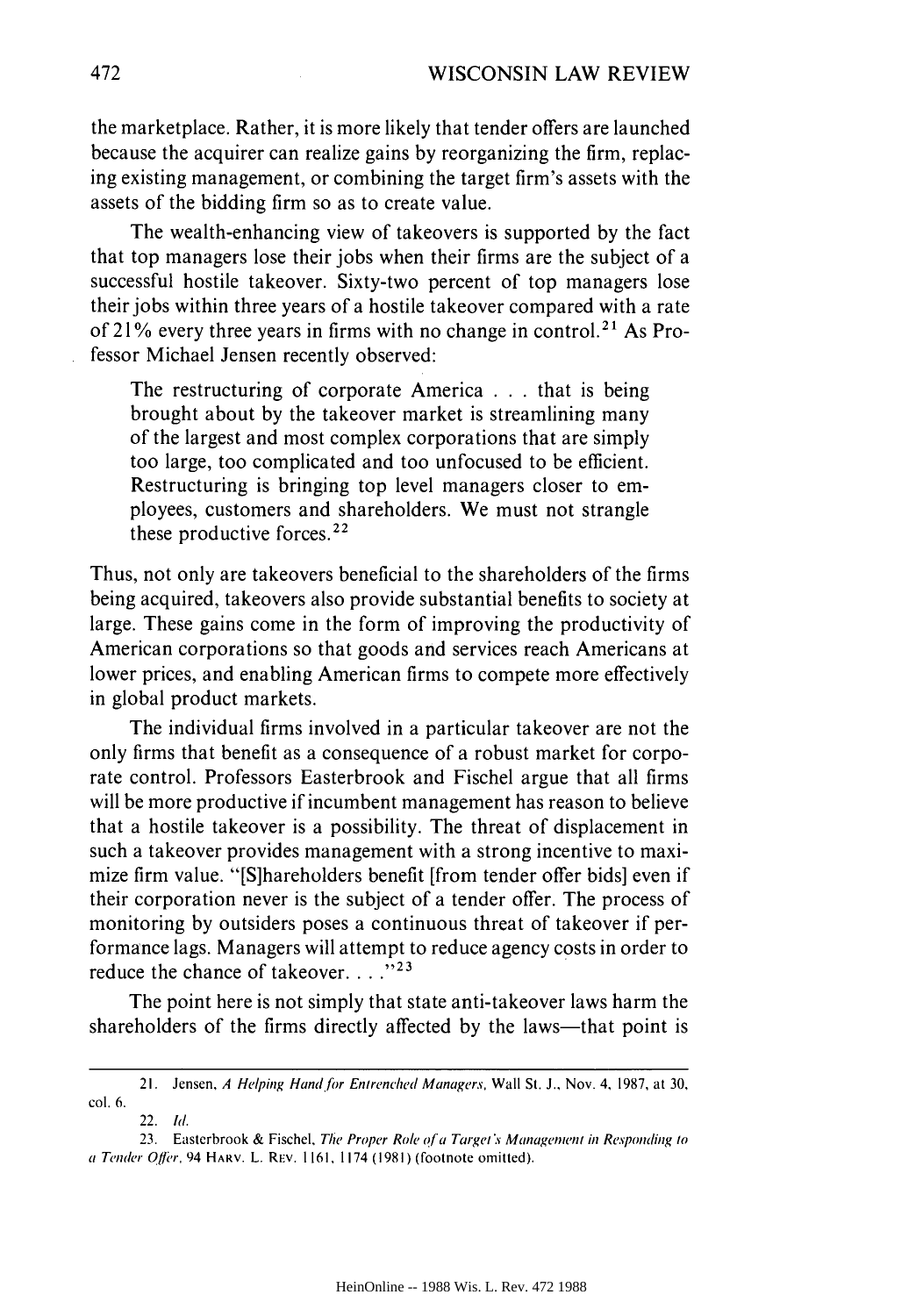obvious and well documented.<sup>24</sup> Rather, the point is that state legislation restricting takeovers harms not only the firms in the particular state involved but all firms in all states. The possibility of states passing such legislation at short notice upon the request of the incumbent management of a particular firm means that no shareholder is safe from having her wealth appropriated by an opportunistic incumbent management team determined to keep its job at the expense of shareholders. The existence of anti-takeover statutes, along with the possibility that more will be passed, reduces the incentives to prospective bidders to engage in a search for mismanaged firms and underdeployed assets by lowering the expected payoff of such a search. Incumbent management, no longer threatened with the possibility of a takeover, has less incentive to maximize firm value.

Suppose, for example, that firm  $X$  is chartered in a state which does not possess an anti-takeover statute, and firm Y is chartered in a state which does have such a statute. Further suppose that the two firms are identical in all respects except for their situs of incorporation. It would seem that firm X will be worth more than firm Y because its managers will have greater incentive to maximize value for shareholders by, for example, improving product quality, because failure to make such improvements might result in a hostile takeover. Unfortunately, there exists the possibility that a threat of impending takeover might result in the management of firm X prevailing upon the legislature of the state in which it is incorporated to pass an anti-takeover statute of its own. Failing that, firm X might reincorporate in a state which does have an anti-takeover statute in order to thwart a threatened takeover. The fact that these options are available to firm X's management reduces the value of firm X because the options reduce the probability that there will be a hostile tender offer for the firm's shares at a premium over the current market price, and also because they reduce the incentives that potential bidders have to monitor the firm's management.

While it may be possible for firms to issue credible, bonded promises to refrain from reincorporating or lobbying their local legislatures as described above, such contracting is by no means costless or certain because there exists the possibility that firms will renege on their promises after an initial bid is made. Indeed, such post-bid opportunism often will be in the interests of target firm shareholders because it will facilitate the creation of an auction market for the target firm,

<sup>24.</sup> See infra notes 61-66 and accompanying text (discussing empirical evidence of wealth effects of state anti-takeover laws).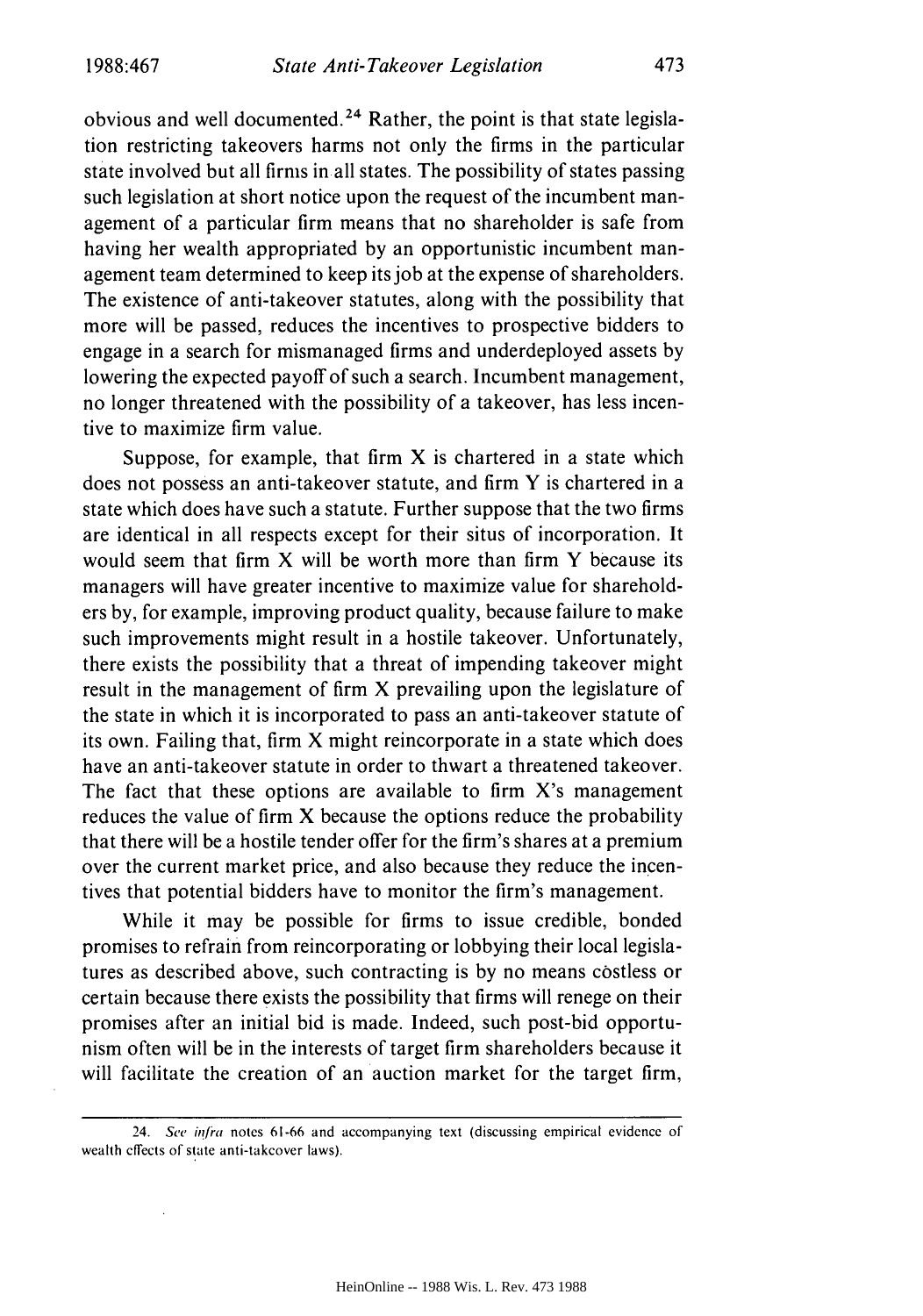thereby enabling the firm's shareholders to realize an even higher price for its shares. $2$ 

State anti-takeover statutes also harm the shareholders of all firms because, taken together, the patchwork quilt of state and federal laws concerning takeovers is likely to increase significantly the costs to firms that engage in the already costly business of launching tender offers. As these costs go up, the possibility of shareholders realizing the significant gains that accompany such transactions goes down, as fewer firms are willing to serve in the role of bidder-monitor.

Arthur Fleischer, Jr., a noted takeover specialist, has observed that "[i]f state acts continue to be upheld, takeovers may be regulated by a patchwork combination of federal and state laws with the nature and extent of investor protection and the balance between bidders and targets dependent upon the state in which the target is incorporated."<sup>26</sup> Other practitioners have reached identical conclusions.<sup>27</sup> Simply put, when the rules of the takeover game become more complicated, the advantages of playing the game decline. Of particular concern is the fact that an individual firm may be subject to the anti-takeover provisions of more than one state's statute because many of the statutes purport to apply to firms with headquarters or significant operations within the state as well as to firms incorporated in the state.

Thus it seems probable that anti-takeover laws passed by particular states impose costs on all firms, regardless of the locations of the firms. Such statutes lower the returns to bidders of engaging in the costly search necessary to discover poorly managed or otherwise undervalued firms. This diminution in returns to bidders reduces their incentives to engage in searches and results in lower levels of monitoring for potential firms. These lower levels of monitoring translate into increased managerial shirking, that is, reduced managerial performance. In the near-term shareholders are harmed. Ultimately consumers are harmed as well because the managerial entrenchment caused by state anti-takeover laws leads to lower quality products being produced at higher prices by firms isolated from the discipline of the market for corporate control.

An additional, and generally ignored, economic benefit of a robust market for corporate control is the role that takeovers play in reducing the incidence of bankruptcies in the economy. From an economic per-

<sup>25.</sup> See Haddock, Macey & McChesney, *Properti Rights in Assets and Resistance to* Tender Offers, 73 VA. L. REV. **701,** 728-30 (1987).

<sup>26.</sup> Goodman, supra note **I1,** at 2 (quoting Arthur Fleischer, Jr.).

<sup>27.</sup> See Mendelsohn & Berg, supra note 12, at 27, col. **I** ("[I]t is possible for 50 separate state anti-takeover [statutes] to coexist. Such a fragmentary tender-offer regulatory system could create uncertainty, inconsistency and confusion in our capital markets, thereby impairing our national economy.").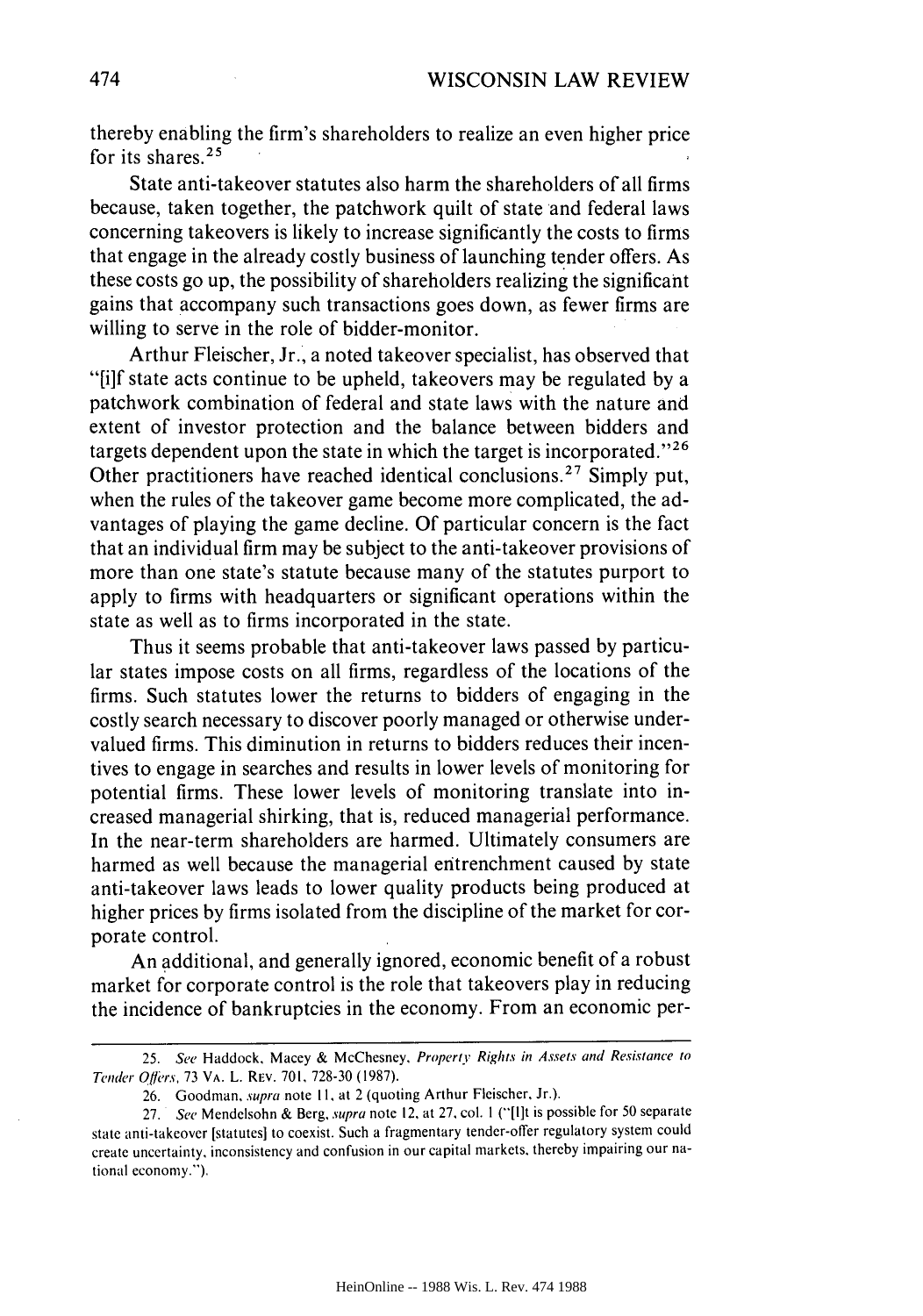spective, takeovers are low-cost substitutes for insolvencies and dissolutions. They serve the important purpose of facilitating the restructuring of inefficient conglomerate business forms and the redeployment of under-utilized assets. As Professor Dewey observed early in the takeover debate, such transactions "have virtually nothing to do with either the creation of market power or the realization of scale economies. They are merely a civilized alternative to bankruptcy or the voluntary liquidation that transfers assets from falling to rising firms."<sup>28</sup> And as Henry Manne pointed out in his classic article, *Mergers and the Market for Corporate Control,* mergers are "desirable before bankruptcy becomes imminent in order to avoid that eventuality." $29$  In other words, if mergers were not retarded by legal impediments, "we should anticipate relatively few actual bankruptcy proceedings in any industry which was not itself contracting. The function so wastefully performed by bankruptcies and liquidations would be economically performed by mergers at a much earlier stage of the firm's life." $30$ 

The observation that hostile takeovers are a low-cost substitute for insolvency is a direct implication from the observation that takeovers serve the important purpose of causing assets to flow to their highest valuing users. The problem is that many state legislators would prefer to see a firm languish or die at home rather than thrive in some other state.

## **III. THE PUBLIC INTEREST ARGUMENTS IN FAVOR OF STATE** ANTI-TAKEOVER **LEGISLATION**

Several public interest explanations are advanced to counter the contention that state anti-takeover laws are nothing more than amor- -ally redistributive special interest legislation that provide benefits for incumbent management at the expense of workers and shareholders.<sup>31</sup> Proponents of these statutes argue that they are needed to protect workers from being displaced from their jobs and to protect shareholders from their inability to mount a collective response to a hostile bid. In addition, proponents of these statutes argue that they are needed to protect incumbent management from being so mesmerized by the

<sup>28.</sup> Dewey, Mergers and Cartels: Some Reservations about Policy, **51** AM. **ECON.** REV. 255, 257 (1961).

<sup>29.</sup> Manne, Mergers and the Market for Corporate Control, 73 J. POL. ECoN. 110, **111** (1965).

**<sup>30.</sup> i. at** 112.

**<sup>31.</sup>** The term "amorally redistributive'" as a description for statutes that transfer wealth from poorly organized political groups to better organized groups was first used by Richard Posner. See Posner, Economics. Politics, and the Reading of Statutes and the *Constitution,* 49 U. CHI. L. REv. 263, 268 (1982).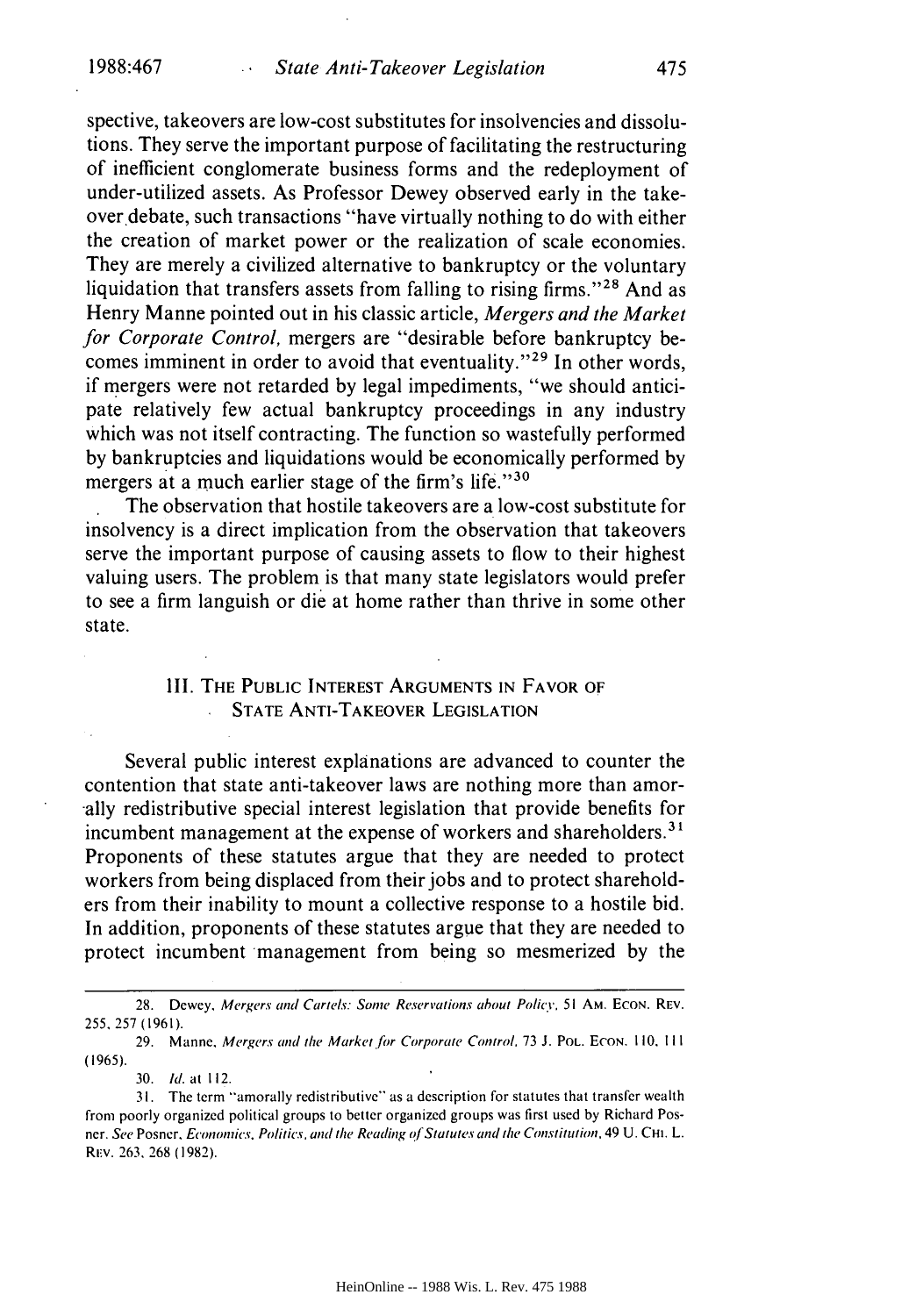short-term need to maximize current share prices that they neglect the long-term welfare of their firms.

Beginning with the problem of shareholders' inability to mount a collective response to coercive offers, this Section of this Article considers the various public interest arguments supporting state anti-takeover legislation. In the end, it is apparent that none of these arguments has merit. Managerial self-interest remains the sole explanation for state anti-takeover legislation.

#### *A. The Problem of Collective Shareholder Response*

In theory, tender offers for the shares of publicly held firms can coerce shareholders into selling their shares at suboptimal prices. Rational shareholders fear that if they do not tender they will lose any opportunity of realizing a premium for their shares, because a sufficient number of their fellow shareholders will tender to satisfy the requirements of the purchaser. Therefore, shareholders who are offered an immediate premium for their shares have a strong incentive to tender at once in order to ensure that they will receive that premium, even if they think that by refiaining from tendering they might later realize an even greater price. This predicament is a classic collective action problem: if all shareholders could get together and coordinate their response to the bid (that is, if together they could agree to hold out for more money) then they would be able to realize an even higher price.<sup>32</sup> In the absence of such coordination, however, the shareholders will be "coerced" into tendering at a sub-optimal price.<sup>33</sup>

One mechanism for overcoming the collective action problem facing target firm shareholders is to authorize incumbent management or some other more independent group to negotiate on behalf of the target shareholders. 34 To the extent that state anti-takeover statutes empower

<sup>32.</sup> Readers with a background in economics will recognize that characteristics of the classic prisoner's dilemma face target shareholders. For descriptions of the prisoner's dilemma game, see P. **SAMUELSON,** ECONOMicS 482-83 (8th ed. 1970).

<sup>33.</sup> See Macey & McChesney, A Theoretical Analysis of Corporate Greenmail, 95 YALE **L.J.** 13, 19-28 (1985); Easterbrook & Fischel, supra note 23.

<sup>34.</sup> In theory, the common law fiduciary duties of care and loyalty require managers to place the interests of shareholders first when evaluating outside bids. But judicial enforcement of these fiduciary duties is problematic, as it is exceedingly difficult for courts to determine when particular managerial defensive tactics are in shareholders' interests and when they are not. See Macey & McChesney, supra note 33, at 53-60 (discussing one particular defensive tactic, corporate greenmail payments, and concluding that "after the fact, it is difficult to determine whether a specific greenmail payment ultimately served the interests of the shareholders."). In addition, the derivative suit, which is the legal mechanism through which most shareholder complaints reach the courts, is itself fraught with difficulties. See Fischel & Bradley, The Role of Liability Rules and the Derivative Suit in Corporate Law: A Theoretical and Empirical Analysis, 71 CORNELL L. REV. 261. 292 (1986) (the widespread assumption that "liability rules enforced by derivative suits play a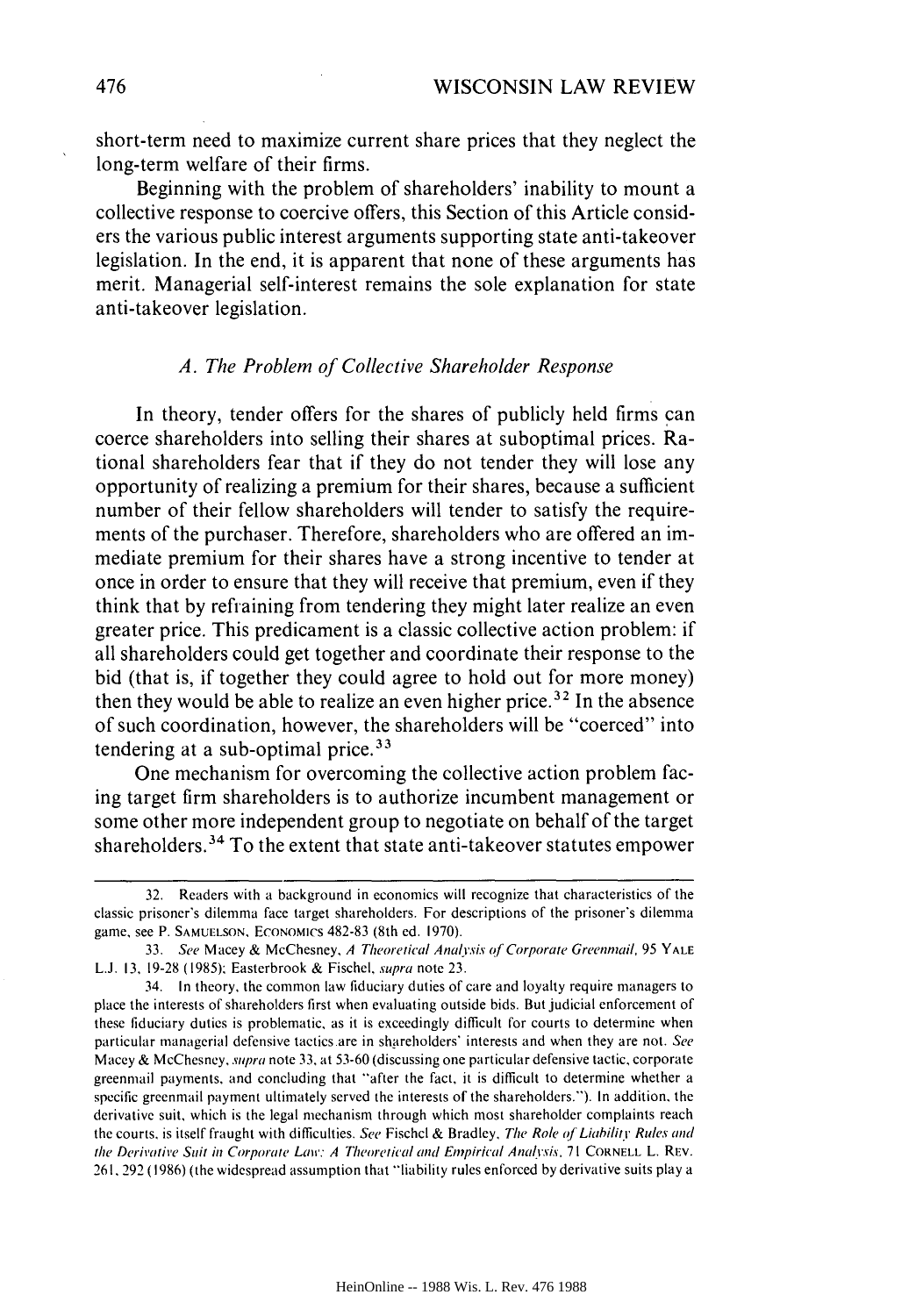incumbent managers to engage in such negotiations on behalf of shareholders, the statutes can conceivably be viewed as valuable devices for overcoming the shareholders' collective action problem.

The anti-takeover statutes being considered here do not merely empower incumbent management to bargain on behalf of shareholders; they virtually mandate that shareholders provide managers with this authority. In light of the ability of shareholders to enact intra-firm contracts that empower managers to act on shareholders' behalf in the event of a takeover, state legislation accomplishing the same end seems not only unnecessary but positively detrimental to shareholders' interests for several reasons.

First, the requirement that incumbent management negotiate on behalf of shareholders deprives the shareholders of the ability to elect an alternative bargaining agent for the purpose of negotiating with outside bidders. The obvious conflict of interest between shareholders, who are interested in maximizing the price of their shares, and managers, who are interested in retaining and securing their positions, suggests that at least some firms might find it desirable to elect bargaining agents other than incumbents.

Similarly, despite the existence of a collective action problem, shareholders of certain firms might not benefit by providing third parties with power to bargain with prospective bidders. Where a firm has a number of institutional investors, or other highly aggregated shareholders, the collective action problem may not loom particularly large because communication and coordination among individual shareholders is possible at low cost.

In addition, the ability to bargain collectively is not an unmitigated good. As discussed above, this bargaining ability raises the expected costs to bidding firms and thus lowers the probability that a prospective bidder will ever emerge to offer shareholders a premium for their shares. This decreased probability of a future offer lowers the present value of the firm's shares. Empowering incumbent management to negotiate with prospective bidders lowers the level of monitoring carried on by such outside bidders, and this lower level of monitoring represents another cost to shareholders. Only if these costs are offset by the gains associated with empowering incumbent management to negotiate will target shareholders benefit from empowering management to engage in such negotiations.

The point here is not that defensive tactics that mitigate the collective action problem facing target shareholders are always contrary to shareholders' interests. Rather, the point is that every firm has unique

fundamental role in aligning the interests of manager and investors **...** is not supported by either the theory of liability rules, the available evidence, or the structure of corporate law.").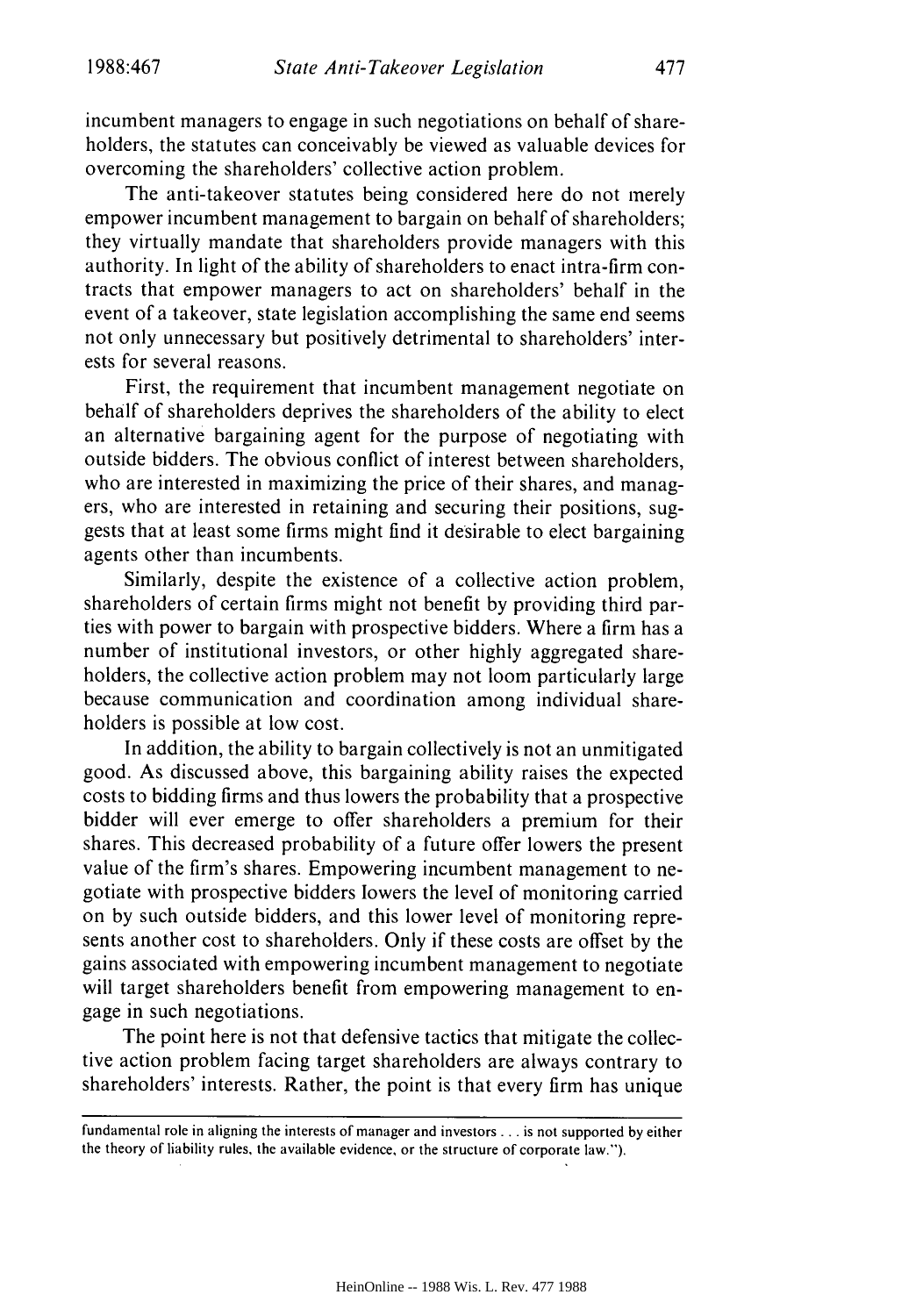problems and thus defensive tactics that benefit one firm may harm another. The optimal solution appears to be to address the problem at the firm level rather than at the level of state-sponsored legislation.

One final argument in favor of legislating at the state level to solve this collective action problem concerns uncertainty in the legal system. It might be argued that state legislation is necessary because privately implemented anti-takeover provisions may be struck down by the courts as involving a breach of management's fiduciary duty of care or loyalty to target firm shareholders.<sup>35</sup> This argument is wholly unpersuasive. If there is ambiguity about the legality of the intra-firm contracting process that enables shareholders to solve the collective action problem facing them in a tender offer situation, the problem could easily be solved by legislation empowering firms to enact such intra-firm agreements.<sup>36</sup> The mandatory provisions currently being passed by state legislatures are entirely inappropriate because shareholders are not sufficiently empowered to opt out of them. $37$ 

## *B.* The Goal of *Protecting Local Jobs*

In light of the fact that major national unions and other elements of organized labor in the United States are voicing opposition to state anti-takeover statutes, the argument that these statutes benefit workers immediately appears suspect. Proponents of the statutes claim that without the statutes heartless raiders (perhaps even "looters") will take over good old American firms and fire all of the workers or unilaterally reduce their wages. The available evidence indicates that this is not the case.38 Indeed, a recent National Bureau of Economic Research study of takeovers in Michigan shows that wages and employment of firms involved in acquisitions actually increase.<sup>39</sup>

Acquirers often sell subsidiaries and divisions of the firms that they take over. However, these spin-off transactions generally do not result in loss of jobs for rank-and-file employees because the new firm owners seldom if ever liquidate the subsidiary and fire the employees. Generally only the administrative positions of relatively high-level employees be-

<sup>35.</sup> *See* D. Oesterle, *supra* note 5, at 12; *see also* Oesterle, *The Negotiation* Model of *Tender Offer Defenses and the Delaware Supreme Court,* 72 **CORNELL** L. **REV.** 117, 133-35 (1986).

<sup>36.</sup> *See* Haddock, Macey & McChesney, *supra* note **25,** at **727-37.**

<sup>37.</sup> The subject **of** the opt out provisions of these state anti-takeover statutes is worthy of an article in-and-of itself. Suffice it to say that for many of the provisions, firms simply are unable to opt out, and for these, that is, managers and directors generally can opt in either by doing nothing or by acting unilaterally, that is, without shareholder approval.

<sup>38.</sup> *See* Jarrell, Brickley & Netter, The Market for Corporate Control: The Empirical Evidence Since 1980, at **19 (1987)** (unpublished manuscript).

**<sup>39.</sup>** C. BROWN & **J.** L. MEDOFF, **THE** IMPACT OF FIRM **ACQUISITIONS ON** LABOR (working paper **1987).**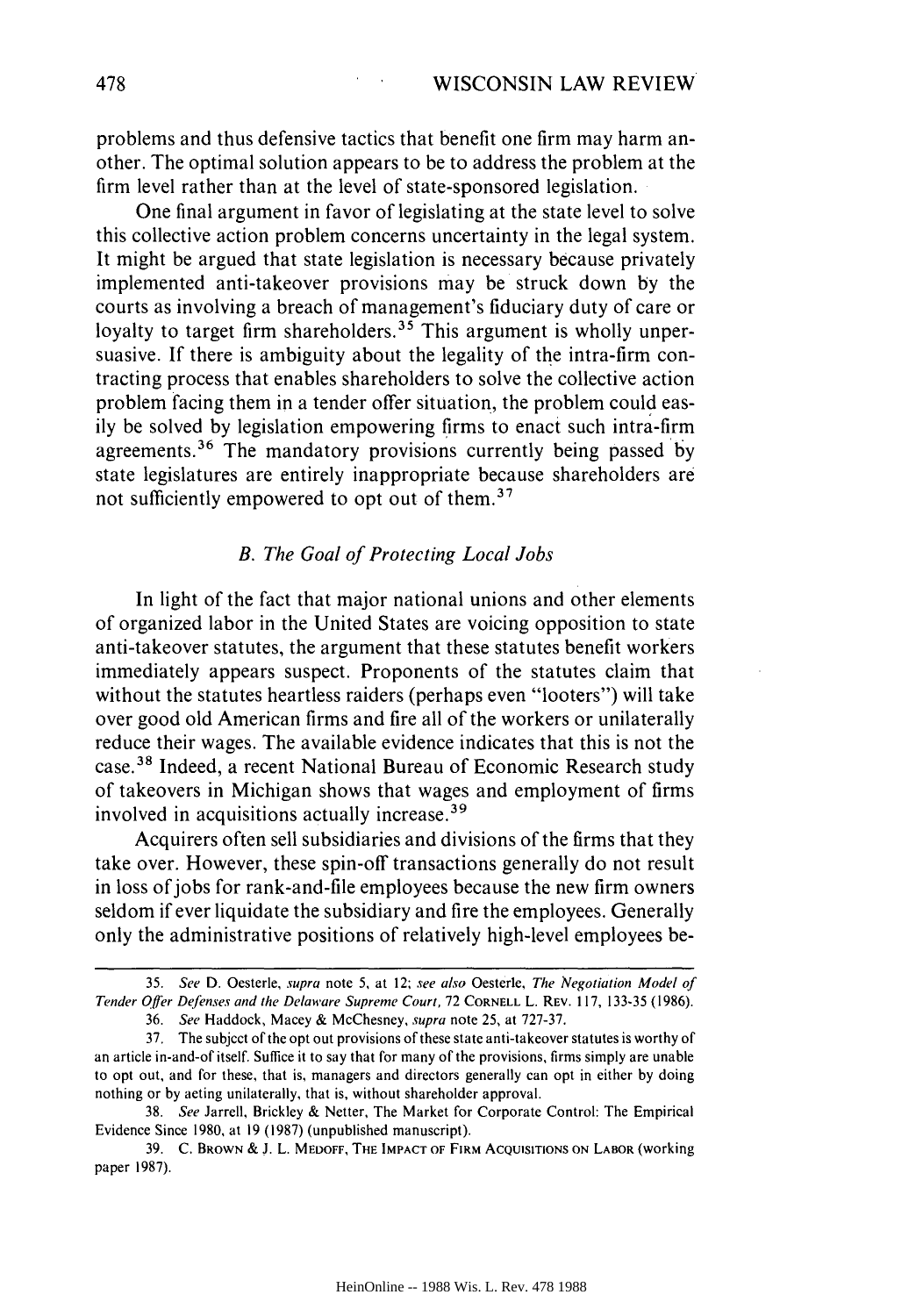come redundant after a takeover. At worst, the workers in a particular state will be displaced by workers in another state as the firm's assets are redeployed to that state. But when this happens, overall national employment is unaffected. The only effects are local. When state antitakeover statutes prevent jobs from leaving one state for another, they result in discrimination against out-of-state workers in favor of local workers. This local favoritism is inconsistent with the spirit of the national labor union movement.

## *C. Prevention of Managerial Focus on the Short-Term*

Many of the managers of America's large, publicly held corporations argue that the very threat of hostile takeovers is bad for American business. The harm comes because managers, constantly threatened with losing their jobs, do not focus on the long-term strategic planning that is vital to their firms' health but instead focus on the short-term goal of keeping share prices high in order to ward off potential bidders.

In this regard the words of John G. Smale, the chairman and chief executive officer of Procter & Gamble, are instructive:

Widespread hostile takeover activity has made maximizing immediate shareholder value appear to be the basic purpose of a business enterprise. Some defend hostile takeovers as adherence to free enterprise—as reliance on market forces to structure and restructure our economy. But this emphasis will, if not appropriately curbed, have just the opposite effect. . . . I can say that by focusing on the short term, our publicly held business enterprises will see their competitive position decay, their resiliency in difficult times undermined, and their standing in society compromised.

There is, of course, nothing new about a corporation's fundamental responsibility to its owners. What is new is the role of what I'll call the "temporary" owner, whose sole interest is that of a speculator looking for the "fast buck."<sup>40</sup>

This argument is flawed in two important respects. First, it misconstrues the basis upon which the market determines share prices for publicly traded firms. Second, it mistakenly presumes that managers have some disembodied duty to the corporations for which they work that is distinct from their fiduciary duty to maximize share value for the firms' residual claimants, whether or not they are "temporary owners."

40. Smale, What About Shareowners' Responsibility?, Wall St. J., Oct. **16,** 1987, at 24, col. 2.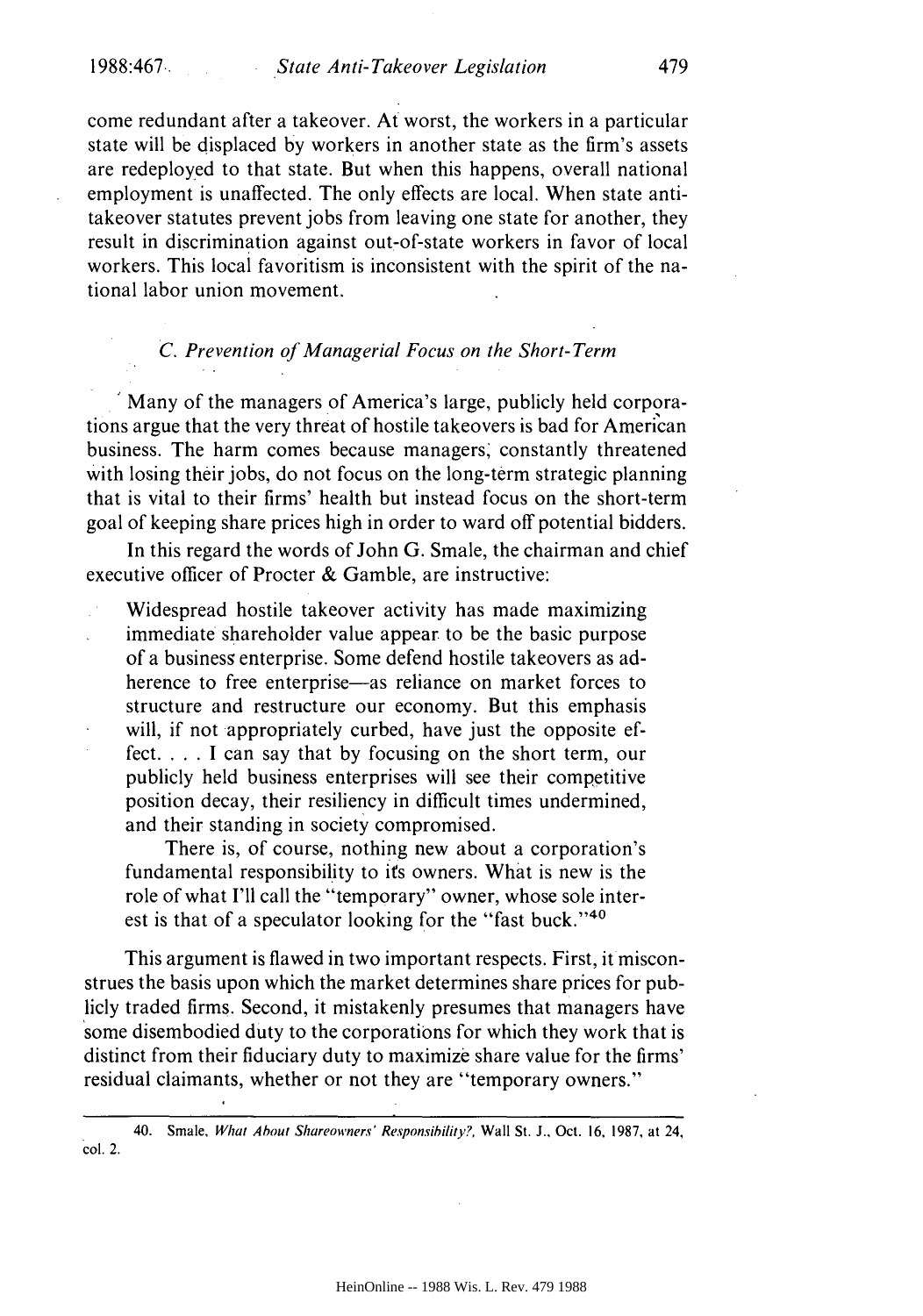There is no real debate about the fundamental issue of how the market determines the price of publicly held shares. The price of such stock reflects the market's estimation of the present value of the net future earnings of the firm. This estimate, in turn, is based on the publicly available information about the firm's performance, and the market's estimate of the firm's future earnings prospects. This observation is virtually self-evident. After all, a share of stock is simply an asset and asset values are a function of discounted future flows.

The development and testing of the Efficient Capital Market **Hy**pothesis **(ECMH)** has contributed substantially to our understanding of how share prices are determined.<sup>41</sup> The theory posits that share prices fully reflect information about the earnings prospects of the firms to which they pertain. This is because information processors in search of profits quickly discover "undervalued" firms and purchase their shares, thereby driving share prices to their correct levels virtually instantaneously. 42 Thus, according to the Hypothesis, "in an efficient market at any point in time the actual price of a security will be a good estimate of its intrinsic value."<sup>43</sup>

As Professor Michael Jensen has observed, "there is no other proposition in economics which has more solid empirical evidence supporting it than the Efficient Market Hypothesis."<sup>44</sup> The Hypothesis

43. Fama, *Random Walks in Stock Market Prices,* **FIN. ANALYSTS** J., Sept.-Oct. 1965, at 55.

44. Jensen, *Some Anomalous Evidence Regarding Market Efficiency,* 6 J. **FIN. ECON.** 95, 95 (1978). For discussions of the numerous tests supporting the hypothesis in its various forms, see Gilson & Kraakman, *supra* note 42, at 555.

Empirical studies have found several anomalies in stock returns that appear to be inconsistent with the Efficient Capital Market Hypothesis. Most notable among these are the price-earnings effect, the small-firm effect and the January effect. Initially it was thought that firms with higher price-earnings ratios (a price-earnings ratio is calculated by dividing a firm's stock price by its earnings per share) earned abnormally high returns on a risk-adjusted basis, a finding inconsistent with the Efficient Capital Market Hypothesis. Basu, *Investment Performance of Common Stocks in Relation to their Price Earnings Ratios: A Test of the Efficient Market Hypothesis,* 32 J. **FIN.** 663 (1977). A later study, however, by Professor Reinganum found the *P/E* effect to disappear when firm size was factored into the equation. Reinganum, *Misspecification of Capital Asset Pricing: Empirical Anomalies Based on Earnings' Yields and Market Values,* 9 **J. FIN. ECON.** 19 (1981). In essence, the *P/E* effect was seen to be a small-firm effect: small firms have been found to have higher risk-adjusted returns than larger firms. *See* Banz, *The Relationship Between Return and Market Value of Common Stocks,* <sup>9</sup>**J.** FIN. ECON. 3 (1981).

In addition to the small-firm effect, financial economists searching for market inefficiencies have discovered the "January effect." As the name implies, studies examining the January effect show that stock price returns are abnormally high in the month of January. Gultekin & Gultekin, *Stock Return Anomalies and the Tests of the APT.* 42 **J. FIN.** 1213 (1987); Tinic & West, *Risk and*

<sup>41.</sup> See J. LORIE & M. **HAMILTON, THE** STOCK MARKET: THEORIES **AND** EVIDENCE 70-97 (1973); Fama, *Efficient* Capital Markets: A *Review of Theory and Empirical Work,* 25 J. **FIN.** 383 (1970); Comment, *The Efficient Capital Market Hypothesis, Economic Theory and the Regulation of the Securities Industry,* 29 **STAN.** L. REV. 1031, 1034 (1977).

<sup>42.</sup> Gilson & Kraakman, *The Mechanisms of Market Efficiency,* 70 VA. L. REV. 549 (1984).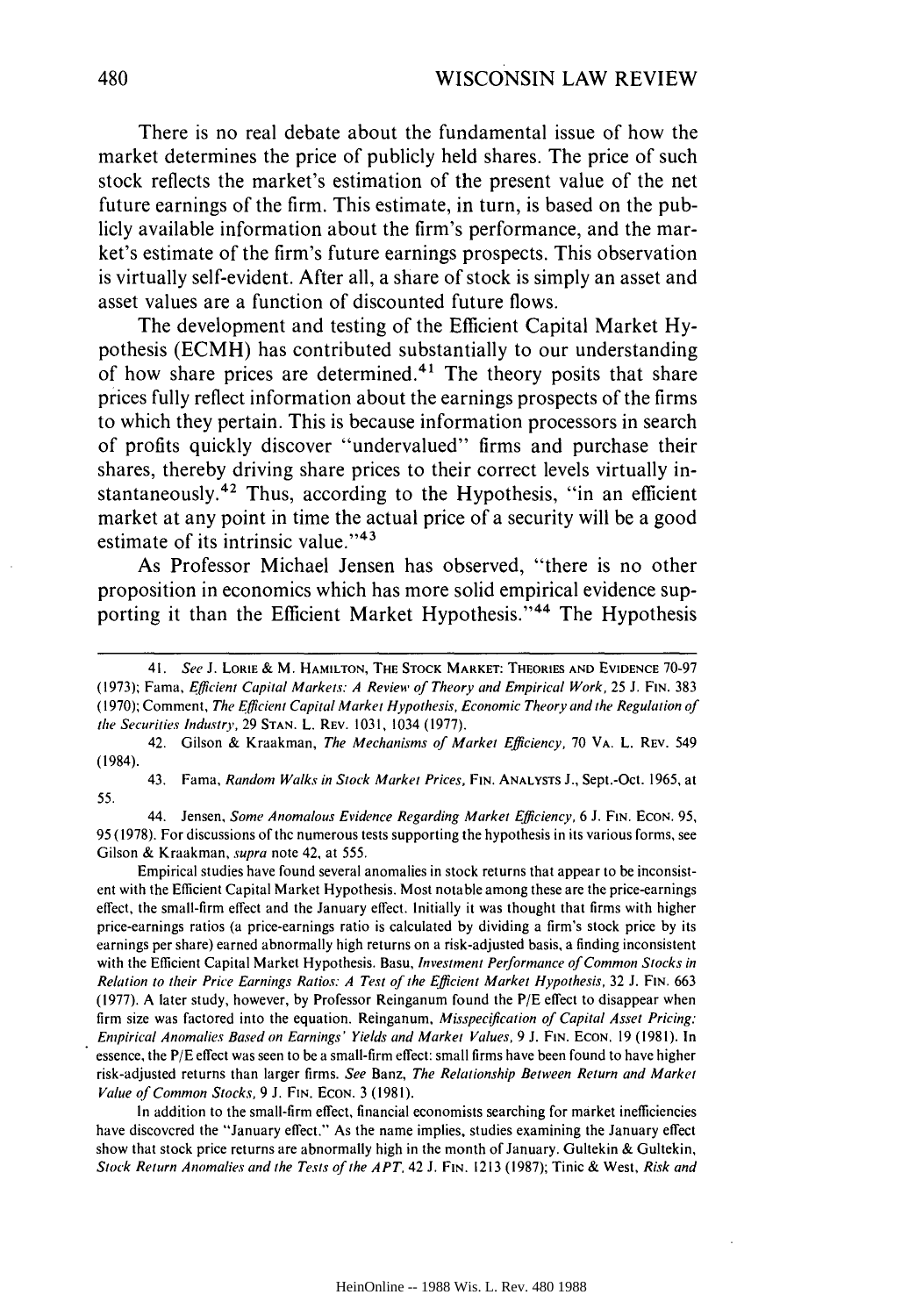should inform our view of how the law of corporations, financial intermediaries and financial markets ought to evolve.<sup>45</sup>

The basic lesson to be learned from the Efficient Capital Market Hypothesis is that what matters in the stock market is the future not the past, because past events have already become reflected in the firm's share price performance and therefore such information is worthless to investors. What matters is the market's perception about the firm's future income flows. The market's estimate about the size of these flows will be discounted back to present value and constitute the firm's share price.

The point, of course, is that the distinction between maximizing firm value for the present versus maximizing firm value for the future is wholly false. What matters in determining the value of a firm's shares is the present value of all flows-present and future. To argue that hostile takeovers force managers to focus on the short-term at the expense of the future is to ignore this reality. Earnings from investments in the future—even if such investments produce no immediate income to the firm—are reflected immediately in a firm's current share price.<sup>46</sup>

For the same reason, characterizing some shareholders as "temporary" (only interested in the short run) and others as "permanent" (only interested in the long run) is fatuous. Temporary shareholders and permanent shareholders realize the same gain from future events. The temporary shareholder realizes the value of future events in the form of high current price/earnings multiples and high current prices for shares. The permanent shareholder realizes the value of future events in the form of long-term gains when the stock ultimately is sold and in the form of valuable collateral for current borrowing. Both groups have an interest in investing in firms whose managers invest in all projects with a positive present value.

The theoretical arguments presented above are bolstered substantially by the evidence of favorable stock market reaction to corporate

45. See Gilson & Kraakman, supra note 42, at 549-50.

46. Some have argued that the market systematically undervalues future events, although there is no evidence that this is the case. If this is so, then current share prices will not accurately reflect future prospects. Of course, if share prices systematically undervalue future events then massive arbitrage possibilities are available in the market. This proposition is highly improbable.

Return: January' *vs. the* Rest **of** the Year, 13 J. FIN. ECON. 561 (1984); Keim, Size-related Anomalies and Stock Return Seasonality: Further Empirical Evidence, 12 **J. FIN. ECON.** 13 (1983); Gultekin & Gultekin, Stock Market Seasonality: International Evidence, 12 J. **FIN. ECON.** 469 (1983).

The presence of these aberrations is important but is likely due to a combination of insider trading in small firms and to tax-loss selling. See Woodward & Alexander, Insider Trading and the Small Firm Effect (April, 1987) (manuscript on file with author). In any event, such anomalies in no way affect the analysis in the text concerning the implications of the Efficient Capital Market Hypothesis for a policy analysis of state anti-takeover legislation.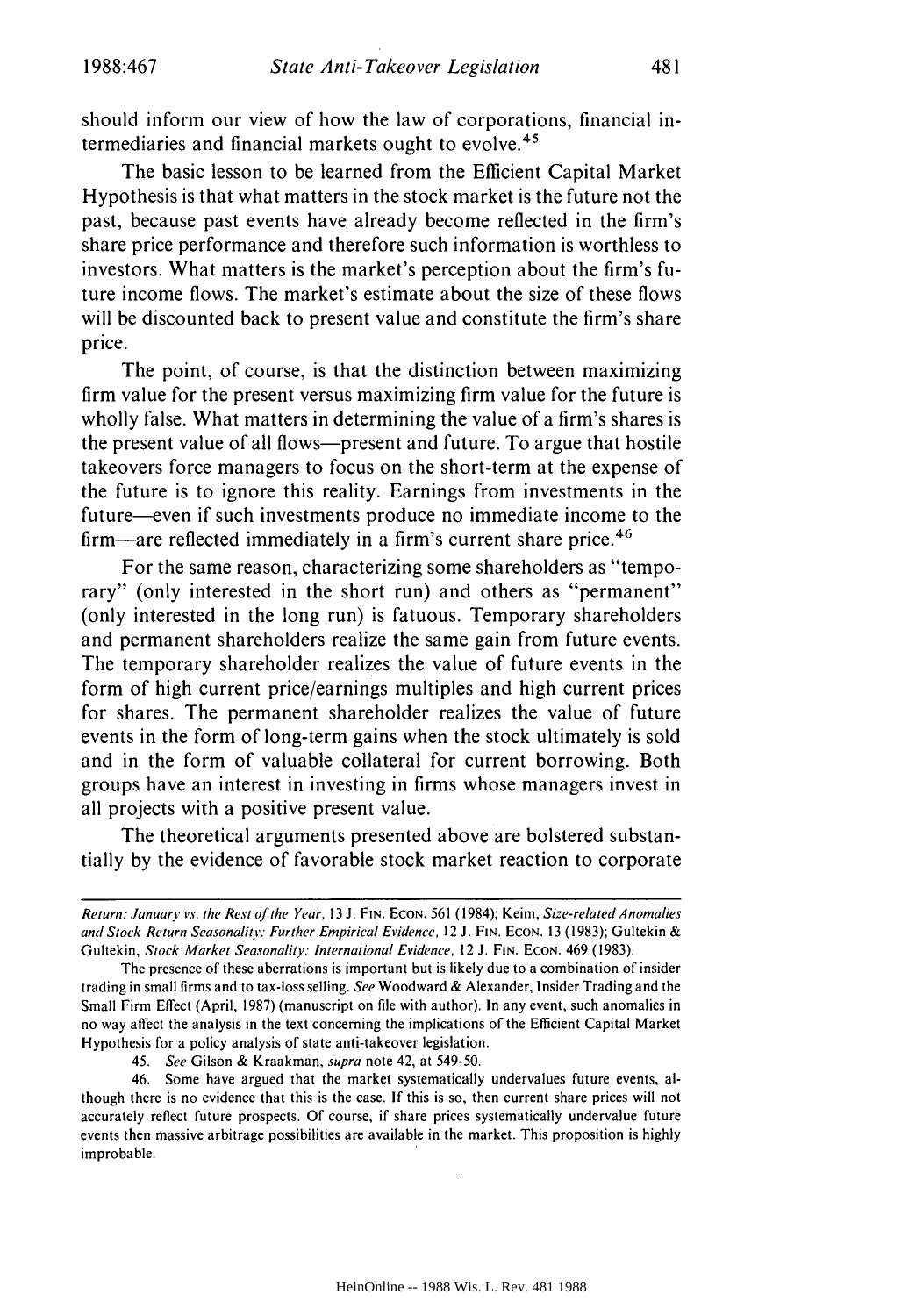announcements of new research and development projects.47 Such projects produce no current income to the firms that embark upon them. The single explanation for the favorable stock market reaction is that the anticipated future earnings expected to result from such projects are reflected in the firm's current share price. In addition, a recent study shows that firms involved in takeovers show no difference in their preand post-merger research and development performance relative to their competitors.<sup>48</sup>

Similarly, if takeovers forced managers to focus excessively on the short term in order to avoid being taken over, then firms with high research and development expenditures would be more likely to be taken over than other firms. But this is not the case. A recent study of 324 high research and development firms and 177 takeover targets during 1981- 1984 shows that firms with high research and development expenditures are not more vulnerable to takeovers. 49 Indeed, a study by Bronwyn H. Hall on the effect of takeover activity on corporate research and development demonstrated that acquisition activity has been directed toward firms and industries which are involved in lower levels of research and development activity.<sup>50</sup>

Managers owe a fiduciary duty to maximize value for shareholders. The claim that the long-term interests of a corporation permit a firm's managers to ignore the current value of the firm's share prices does not stand up to scrutiny. A firm's share price reflects all events, past, present, and future, that bear on the firm's present value. Thus, the argument that managers should be free to ignore current share prices in favor of vaguely stated goals, such as serving other long-term corporate interests, is really an argument to permit managers to ignore their fiduciary duties of care and loyalty to shareholders. If such a change in American law were permitted to occur through state antitakeover statutes, it would represent a massive expropriation of shareholder wealth.

## *D. The Returns to Acquiring Firms*

Just as there is a plethora of data on returns to shareholders of target companies, so too is there an abundance of data on returns to

<sup>47.</sup> The **OFFICE** OF THE **CHIEF ECONOMIST, SECURITIES AND EXCHANGE COMMISSION,** Institutional Ownership, Tender Offers, and Long-Term Investments (Apr. 19, 1985); McConnell & Muscarella, Corporate Capital Expenditure Decisions and Market Value of the Firm, 14 J. **FIN. ECON.** 399 (1985) (finding favorable share price reactions to increased investments in research and development except in the oil industry).

<sup>48.</sup> B. HALL, **THE EFFECT** OF TAKEOVER ACTIVITY **ON** CORPORATE RESEARCH **AND DEVEL-OPMENT** (National Bureau of Economic Research Working Paper 1987).

<sup>49.</sup> *Id.* at 28-29.

<sup>50.</sup> *Id.*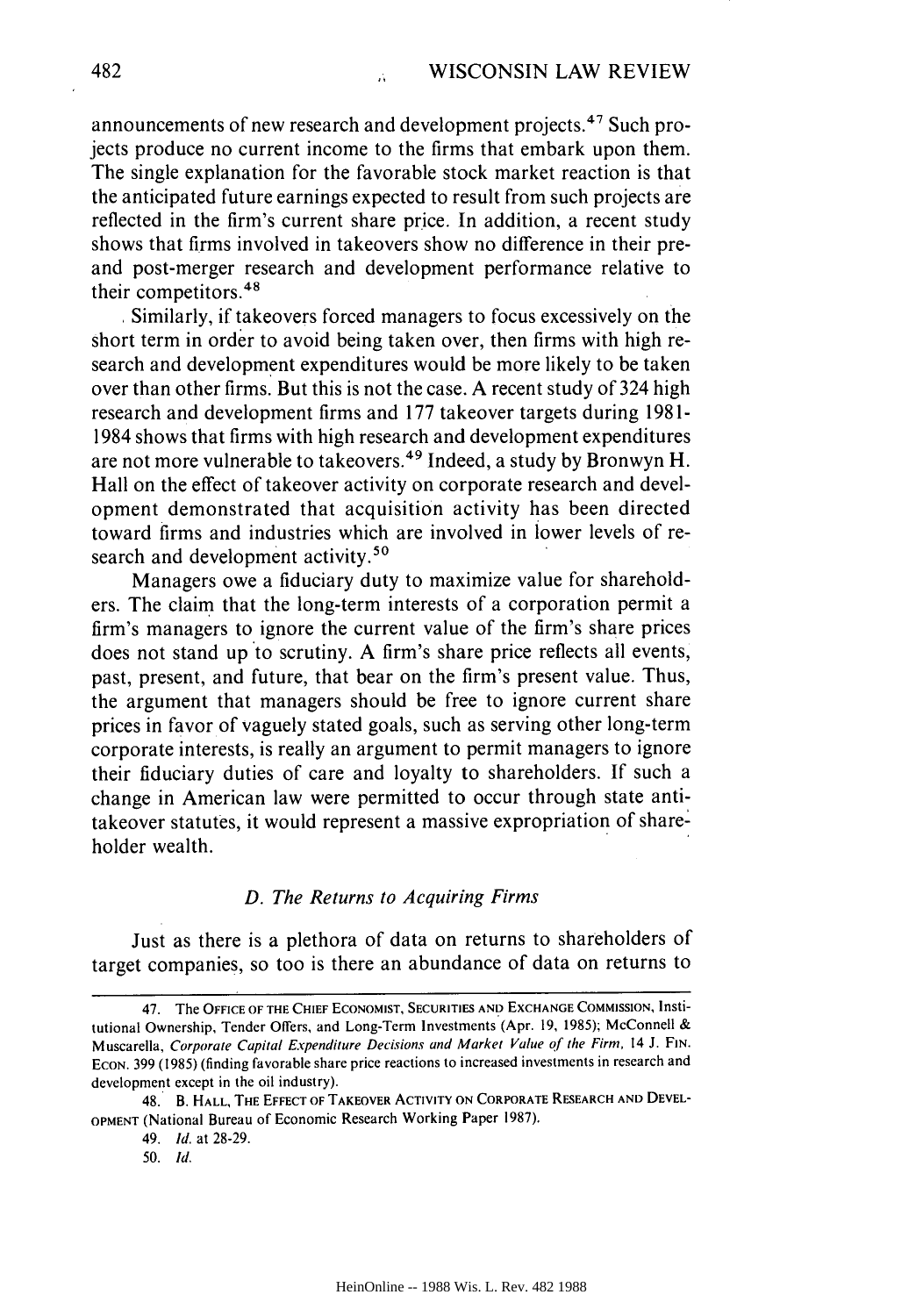shareholders of acquiring firms. Some of these studies show that acquiring firms enjoy positive abnormal returns (that is, returns in excess of market expectations) during the time period immediately preceding the  $\mu$  takeover.<sup>51</sup> Other studies, however, report significant losses to bidding firms on or around the announcement date of a takeover. <sup>52</sup>

These studies must be explained by those who subscribe to the theory that takeovers are unambiguously good for the economy. If it can be established that takeovers do not produce net gains to shareholders, then state anti-takeover legislation can be justified on the grounds that such legislation prevents the diversion of society's resources toward the consummation of transactions that produce no net social gains.<sup>53</sup> On the basis of these studies it has been suggested that takeovers are consummated to benefit the managers of the acquiring firm rather than the shareholders of the acquiring firm. Specifically, it has been suggested that managers of acquiring firms have an incentive to engage in acquisitions either: (1) because their compensation is linked to firm size,<sup>54</sup> or (2) because they prefer to control large amounts of corporate assets, <sup>55</sup> or (3) because controlling a large firm provides them with greater job security.<sup>56</sup>

At the outset, it must be emphasized that no one has even suggested that a single state anti-takeover statute has been passed for the express or implied purpose of controlling opportunistic behavior on the part of managers of bidding firms. After all, a statute designed to impede opportunistic takeovers by managers would impede friendly as well as hostile takeovers. But no state anti-takeover statute even attempts to impede friendly acquisitions. Thus, these statutes cannot even

54. W. **J. BAUMOL,** BUSINESS BEHAVIOR, **VALUE, AND** GROWTH (1969); Mueller, A Theory of Conglomerate Mergers, **1969** Q.J. **ECON.** 643.

55. Roll, The Hubris *Hypothesis of* Corporate Takeovers, 59 J. Bus. 197, 203 (1986).

56. Amihud & Lev, Risk Reduction as a Managerial Motive for Conglomerate Mergers. 12 BELL **J. ECON.** 605 (1981).

**<sup>51.</sup>** Asquith, Bruner & Mullins, The Gains to Bidding Firms from Merger, Il **J.** FIN. ECON. 121, 128 (1983) (finding a .9% positive cumulative abnormal return to bidders on the announcement of the transaction); Dodd & Ruback, Tender Offers and Stockholders Returns: An Empirical Analysis, 5 J. FIN. ECON. **351,** 368 (1977); (finding a 2.83% positive cumulative abnormal return to bidders in the period from one month before to one month after the announcement of the transaction).

<sup>52.</sup> M alatesta, The Wealth Effect *of* Merger Activity and the Objective Functions of Merging Firms. *II* **J.** FIN. ECON. 155 (1983) (finding a 5.4% negative cumulative abnormal return to bidders in the period from one to six months following the announcement of the transaction); Dodd, Merger Proposals, Management Discretion and Stockholder Wealth, 8 J. FIN. ECON. 105, 112 (1980) (finding a .62% negative cumulative abnormal return to bidders on the announcement date of the transaction); Eger, An Empirical Test of the Redistribution Effect in Pure Exchange Mergers, 18 J. **FIN.** & **QUANT. ANALYSIS** 547 (1983) (finding a negative cumulative abnormal return to bidders of 4% in the period beginning five days after the announcement).

<sup>53.</sup> Put another way, if takeovers produce no social welfare gains, then the resources spent in carrying out such transactions are real wealth losses to the economy.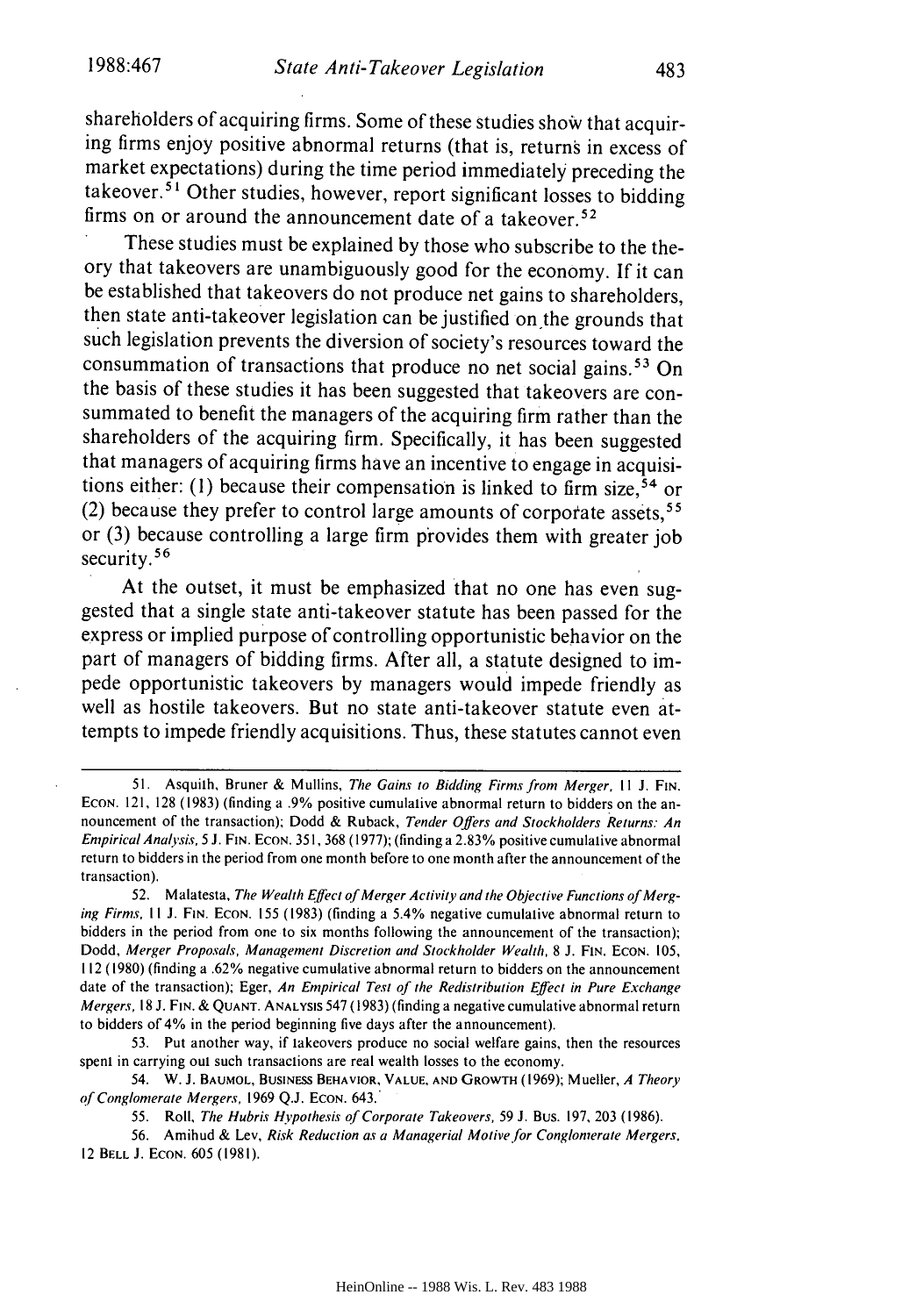be rationalized ex post on the ground that they mitigate the problem of opportunistic acquisitions by managers. If such acquisitions are currently taking place, state anti-takeover statutes will simply shift the focus of such acquirers from hostile to friendly targets.

More importantly, upon close inspection, it appears that any ambiguities in the empirical evidence on share price reactions to acquirers may be due to problems with statistical modeling rather than to a lack of real benefit to successful acquirers. As Paul H. Malatesta has pointed out, in an efficient capital market, the expected gains or losses to bidding firms will be incorporated rather quickly into the price of such firms' stock.<sup>57</sup> Thus, gains to bidders will begin to be reflected in acquirers' share prices at the moment such acquirers announce their intention to engage in an acquisition program. Thus, as one would expect, several studies show that acquiring firms enjoy positive abnormal returns (that is, returns in excess of market expectations) for an extended period prior to the actual announcement of a takeover transaction.58 These positive abnormal returns should be attributed to the market's expectations of the gains to be realized from the firm's acquisition program. If the actual acquisitions turn out to disappoint these expectations, then the firm's share prices will react negatively around the time of the announcement.

Obviously, from the perspective of the acquiring firms' shareholders, the relevant inquiry is whether the total gains to the bidding firms' shareholders are positive or negative. If the losses that occur around the acquisition date are offset by the gains experienced in preceding months, then bidding firms' shareholders benefit by the process. Unfortunately, there is very little data available on this issue, but it appears likely that overall returns to bidders are positive. Three separate studies show that total returns to acquirers are positive.<sup>59</sup>

59. *See* Asquith, *supra* note 58, at 59 (showing returns to bidders in the preannouncement period to be positive 14.3%, as against a statistically insignificant return on the announcement date of .2%): Dodd, supra note **52,** at 112 (showing returns to bidders in the preannounce-

<sup>57.</sup> Malatesta, *supra* note 52, at 168.

<sup>58.</sup> Asquith, *Merger Bids, Uncertainty, and Stockholder Returns,* **II J.** FIN. ECON. 51, 59 (1983) (finding a 14.3% positive cumulative abnormal return to bidders in the period from 480 to 20 days prior to the announcement of the transaction); Malatesta, *supra* note 52 (finding a 4.3% positive cumulative abnormal return to bidders in the period from 60 days prior to the announcement of the transaction to the announcement of the transaction); Asquith, Bruner & Mullins, *supra* note 50, at 128-30 (finding a 2.8% positive cumulative abnormal return to bidders in the period from 20 days prior to the announcement of the transaction to the transaction date itself); Dodd, *supra* note 52 (finding a 5.37% positive cumulative abnormal return to bidders in the period from 40 days prior to the announcement of the transaction); Dodd & Ruback, *supra* note 51, at 368 (finding an 11.66% cumulative positive abnormal return to bidders in the period from 12 months to one month prior to the announcement of the transaction to the date of the announcement); Mandelker, *Risk and Return: The Case of Merging Firms,* **I** J. FIN. ECON. 312 (1974) (finding a 5.1% positive cumulative abnormal return to bidders in the period from 40 months to one month prior to the announcement of the transaction).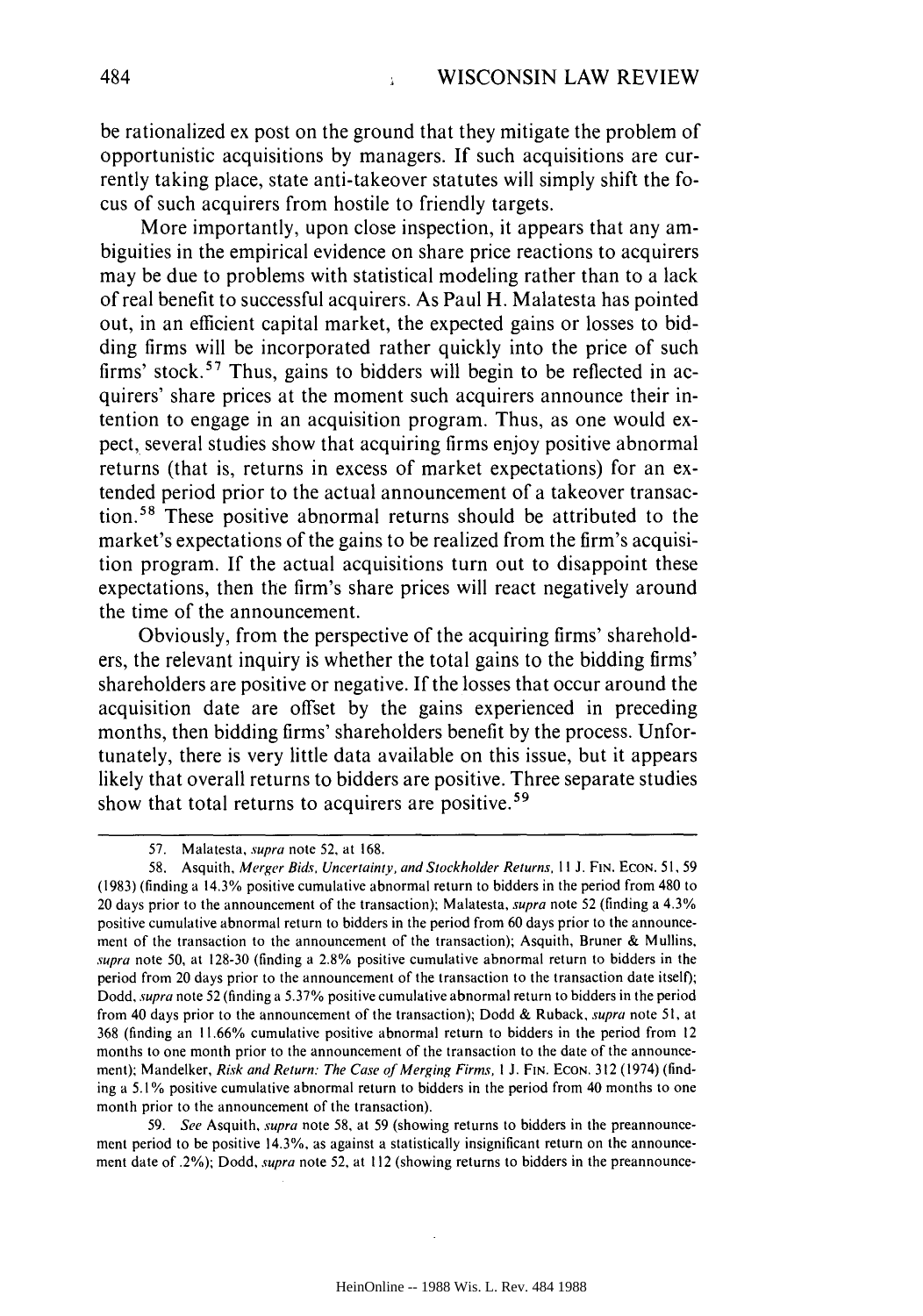From a societal perspective, the pivotal question is whether the aggregate returns of takeovers are positive or negative. That is, even assuming that bidders suffer aggregate welfare losses, takeovers are still desirable from a societal perspective if the gains to the targets outweigh the losses to the bidders. Once again, the available evidence suggests that the gains from takeovers are positive.<sup>60</sup> This is not surprising given the ability of acquiring firm shareholders to draft compensation agreements with managers that align the interests of such managers with those of the shareholders.<sup>61</sup> In light of the ability of shareholders to draft such contracts, it would be surprising if compensation arrangements did not eliminate the incentives of managers to consummate takeovers that harm acquiring firm shareholders. Indeed, the surprisingly large number of closely-held acquiring firms strongly suggests that corporate acquisitions are in acquiring firms' interests.

## IV. **THE NATIONAL** ECONOMIC **EFFECTS** OF **STATE** ANTI-TAKEOVER **LEGISLATION**

The arguments presented above suggest that state statutes that impede the operation of the market for corporate control will harm the shareholders of all corporations. Such laws will result in less monitoring of managers of all firms, slower replacement of ineffective and corrupt incumbent management, less efficient deployment of society's resources, and a greater number of corporate bankruptcies and reorganizations.

60. Here studies examine average aggregate abnormal dollar returns instead of average abnormal rates of return because acquiring firms are generally larger than target firms. As a consequence of this size differential, if takeovers cause target firm shareholders to receive, on average, a five percent positive rate of return, and bidding firm shareholders to suffer a negative return of five percent, overall social welfare will decrease because the total dollar return from these transactions will be negative.

But most studies report that aggregate abnormal dollar returns from takeovers are positive even when the statistical methodology accounts for the differences in size between bidders and targets. See Roll, supra note 55 (citing 1983 study of Bradley, Desai & Kim) (reporting statistically insignificant average positive cumulative returns of \$33.9 million); Halpern. *Empirical* Estimates **of** *the Amount* and Distribution ofGains to Companies in Mergers, 46 J. Bus. 554, 569 (1973) (reporting statistically significant average positive cumulative returns of \$27.35 million); Malatesta, supra note **52,** at 170 (reporting statistically significant average positive cumulative returns of \$.29 million); *hut* see Firth. Takeovers, Shareholder Returns, and the Theor *"* of */the* Firm, 1980 **Q.J.** Econ. 248 (reporting statistically significant average negative cumulative returns of \$36.6 million).

61. See Easterbrook, Managers' Discretion and *Investors'* Welfare: Theories and *Eri*dence, 9 DEL. J. CORP. L. 540, 557-64 (1984).

ment period to be positive 5.37%, as against a negative return on the announcement date of.62%); Dodd & Ruback, supra note **51,** at 368 (showing returns to bidders in the preannouncement period to be positive 11.66%, as against a negative return on the announcement date of 2.83%). Some of these studies continue to examine share prices long into the period after the announcement of the takeover. There are severe methodological problems with this approach because after the acquisition the resulting firm differs substantially from the acquiring firm.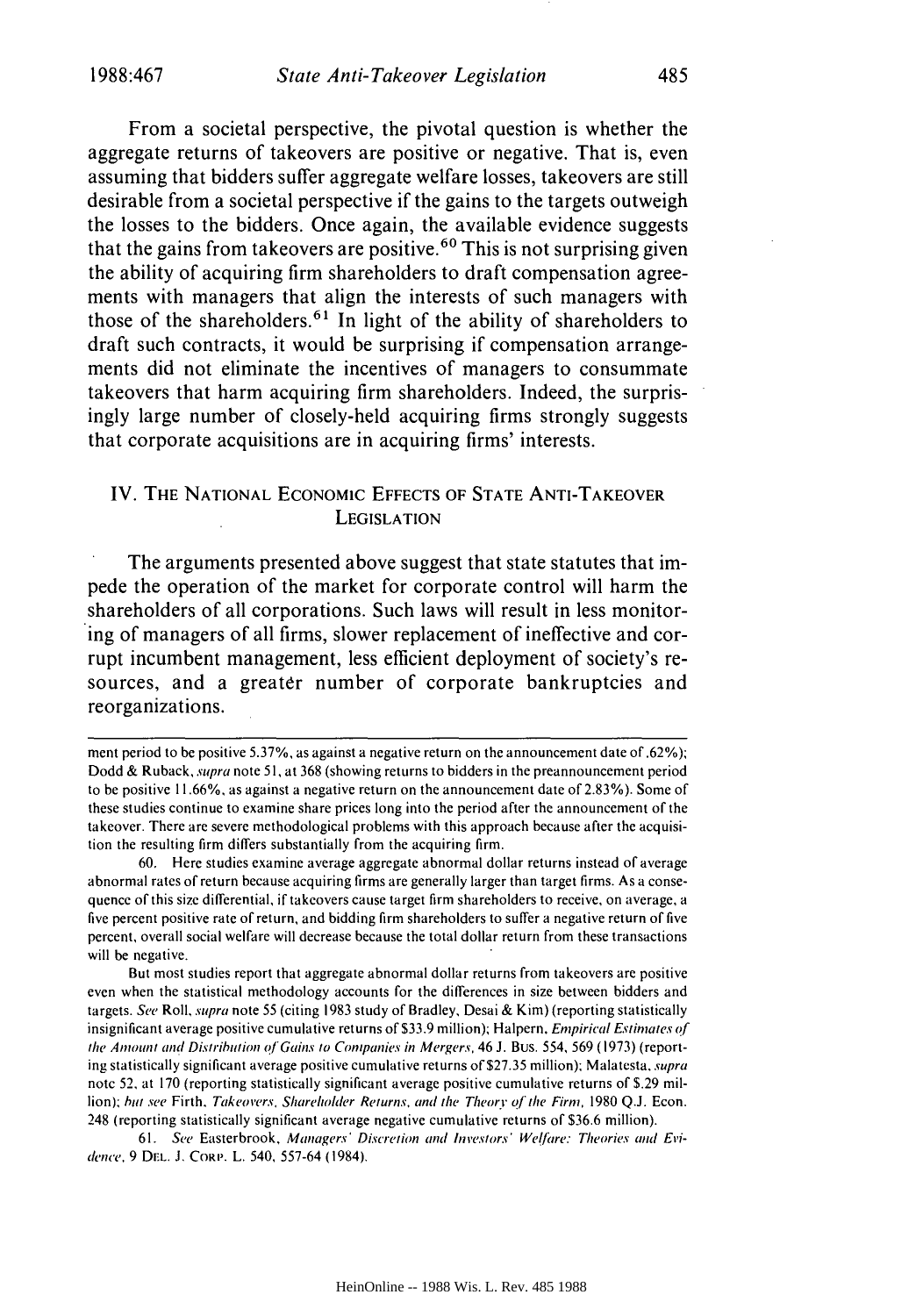These arguments are capable of empirical testing. By comparing the share prices of firms before the adoption of anti-takeover statutes with the share prices of such firms after the statutes are adopted, we can observe whether the statutes actually harm shareholders. If the statutes are, in fact, harmful to those who own shares in firms affected by the statutes, the value of those shares should decline. Unfortunately, measuring the effects of a particular anti-takeover statute is not as easy as it seems, because in an efficient market, where there is considerable advance warning of an impending rule change, share prices will adjust prior to the date on which the statute actually is adopted.

The Office of the Chief Economist at the Securities and Exchange Commission has conducted a study of the effects of the Ohio anti-takeover statute on shareholder wealth.<sup>62</sup> This statute<sup>63</sup> seems particularly well suited for such a study due to the duration of only two weeks between the date on which the statute was proposed and the date upon which the statute was enacted.  $64$ 

The SEC study examined 37 firms which were incorporated in Ohio and were subject to hostile takeovers. In the three-day period during which the bill was debated and passed, these firms suffered an abnormal decline in share value of 1.68% (correcting for price fluctuation attributable to general market trends), which translates into a wealth loss to shareholders of \$754 million.<sup>65</sup> In fact, it is likely that the effect on Ohio firms was even more negative than this figure indicates. The study probably underestimates the losses to shareholders of firms incorporated in Ohio because information about the probability of the statute being enacted was available before the day prior to the passage of the statute and was reflected in the share prices of the relevant firms prior to the eve of passage. In fact, if one begins counting ten days prior to passage of the statute, to take account of the market's apprehensions about the probability of passage, one finds that Ohio firms experienced an average decline of 3.24% of their share value, which translates into

63. **OHIO REV. CODE ANN.** § **1701.831** (Anderson 1985).

**13.**

<sup>62.</sup> **OFFICE** OF **THE CHIEF ECONOMIST, SECURITIES AND EXCHANGE** COMMISSION. supra note

<sup>64.</sup> **OFFICE OF THE CHIEF ECONOMIST,** supra note **13,** at 21. Other studies have found negligible shareholder losses, but these studies involved statutes that had been anticipated by the market for substantial periods of time. See, e.g., SCHUMANN, STATE REGULATION OF TAKEOVERS **AND** SHAREHOLDER WEALTH: THE **EFFECTS** OF **NEW** YORK'S 1985 TAKEOVER **STATUTES,** Bureau of Economics Staff Report to the Federal Trade Commission 7 (Mar. **1987)** (finding the negative stock price reaction to the passage of the New York anti-takeover legislation to be less than one percent, but with an eight-month period between the date of the proposal of an initial anti-takeover law and ultimate enactment of the final bill); Romano, *supra* note 8 (studying the effects on share prices of the statutes passed in Connecticut, Missouri and Pennsylvania, and finding statistically insignificant share price reactions where there was an average period of one month between **the** proposal of a statute and its adoption).

<sup>65.</sup> See **OFFICE** OF **THE CHIEF ECONOMIST,** supra note **13, at 17.**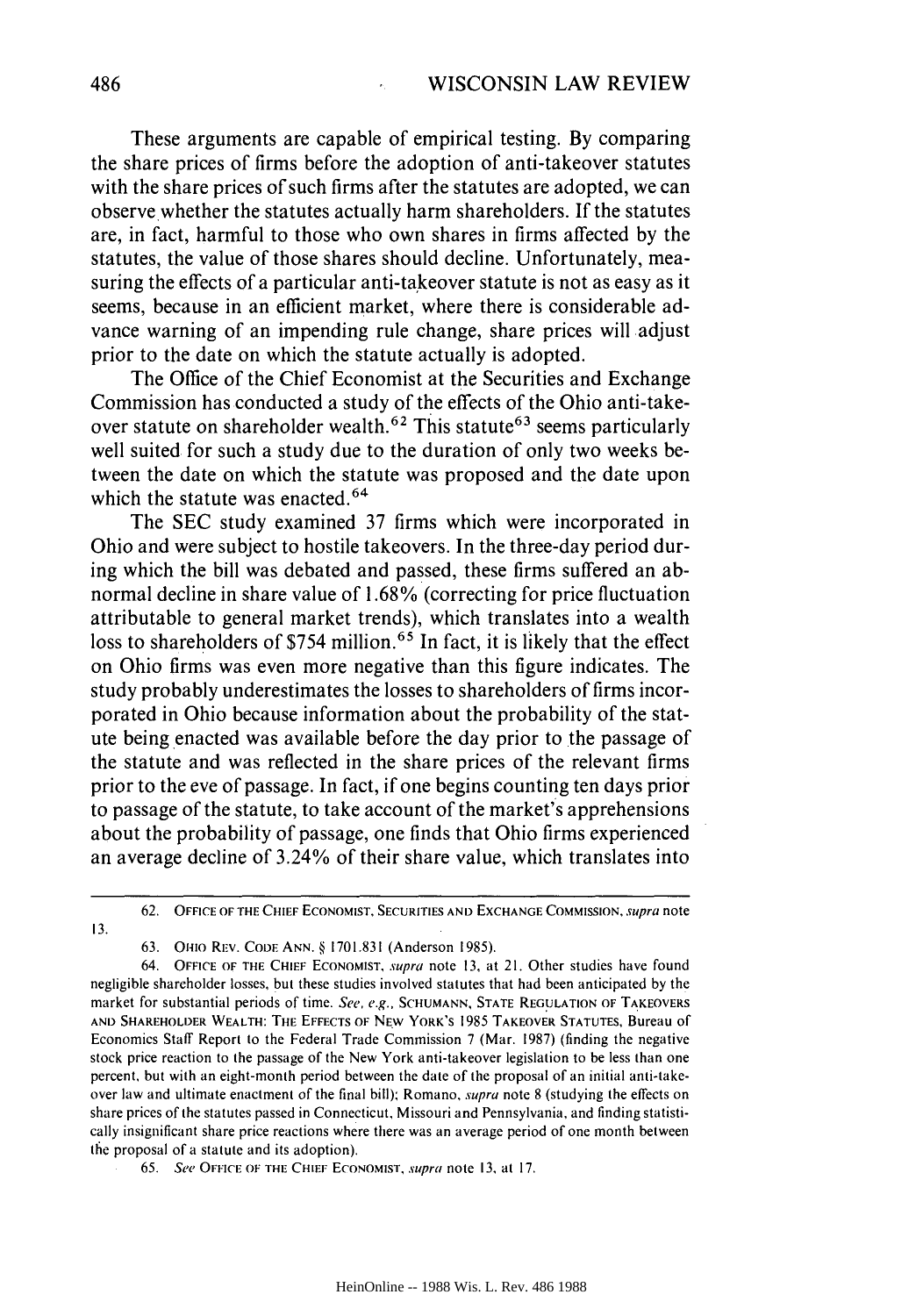an aggregate wealth loss to shareholders of \$1.45 billion.66 Thus, state anti-takeover statutes harm shareholders by deterring the probability of a profitable takeover for target firms' shares.67

## V. IMPLICATIONS FOR OUR **UNDERSTANDING** OF CORPORATE LAW

Perhaps the best thing that can be said for the current rash of state anti-takeover statutes is that they contribute mightily to our understanding of how corporate law is made. While commentators divide sharply on the issue of whether federal or state law should play the dominant role in the regulation of the large, publicly held corporation, both sides of the debate believe that there is robust competition among states in the jurisdictional rivalry for corporate charters.

One school depicts states as competing among one another to attract corporate charters by granting corporate officers and directors wide latitude to act in ways that are clearly contrary to shareholder interests.<sup>68</sup> This group favors placing the authority to grant charters to corporations in the hands of the federal government in order to prevent state legislatures from exploiting shareholders to benefit their own state budgets.<sup>69</sup>

The competing camp posits that market forces prompt state legislators who desire to attract corporate charters to pass laws that enhance shareholder wealth.<sup>70</sup> This group favors leaving authority to regulate the internal affairs of the nation's corporations in the hands of the states.

Thus, while one school posits that state laws will benefit shareholders and the other posits that the laws will benefit managers, both schools embrace the premise that there exists a jurisdictional competition for corporate charters in which states compete for business. But if there is one clear lesson to be drawn from the state anti-takeover law experience, it is that the legislatures passing these laws care less about

69. See sources cited in supra note 68.

<sup>66.</sup> *Id.*

<sup>67.</sup> This is not recent news. See Smiley, The *Effect* of *State Securities Statutes* on *Tender Offtr Activity,* 19 ECON. **INQUIRY** 426 (1981).

<sup>68.</sup> R. **NADER,** M. **GREEN** & **J. SELIGMAN, TAMING THE GIANT** CORPORATION (1976); Folk, *Corporation* Statutes 1959-1966, 1966 **DUKE** L.J. 875; Jennings, Federalization *of* Corporate Law: Part Way or All the Way, 31 Bus. LAW. 991 (1976); Kaplan, Fiduciary Responsibility in the *Management of the Corporation,* 31 Bus. LAW. 883 (1976); Young, Federal Corporate Law, Federalismi and **the** *Federal Courts,* 41 LAW & **CONTEMP.** PROBs. 146 (1977); Cary, *Federalism and Corporate Low: Reflections Upon Delaware,* 83 YALE **L.J. 663** (1974).

<sup>70.</sup> R. POSNER, ECONOMIC **ANALYSIS OF** LAW 306-07 (2d ed. 1977); R. WINTER, GOVERN-**MENT AND THE** CORPORATION 28-42 (1978); Baysinger & Butler, *The Role ofCorporate Law* in *the Theory ofthe Firol,* 28 J.L. **&** ECON. 179, 181-82 **(1985):** Fischel, The "Race *to the Bottom" Revisited: Reflections on Recent Developments in Delavare's Corporation Law,* **76** Nw. **U.L.** REV. 913, 919-20 (1982).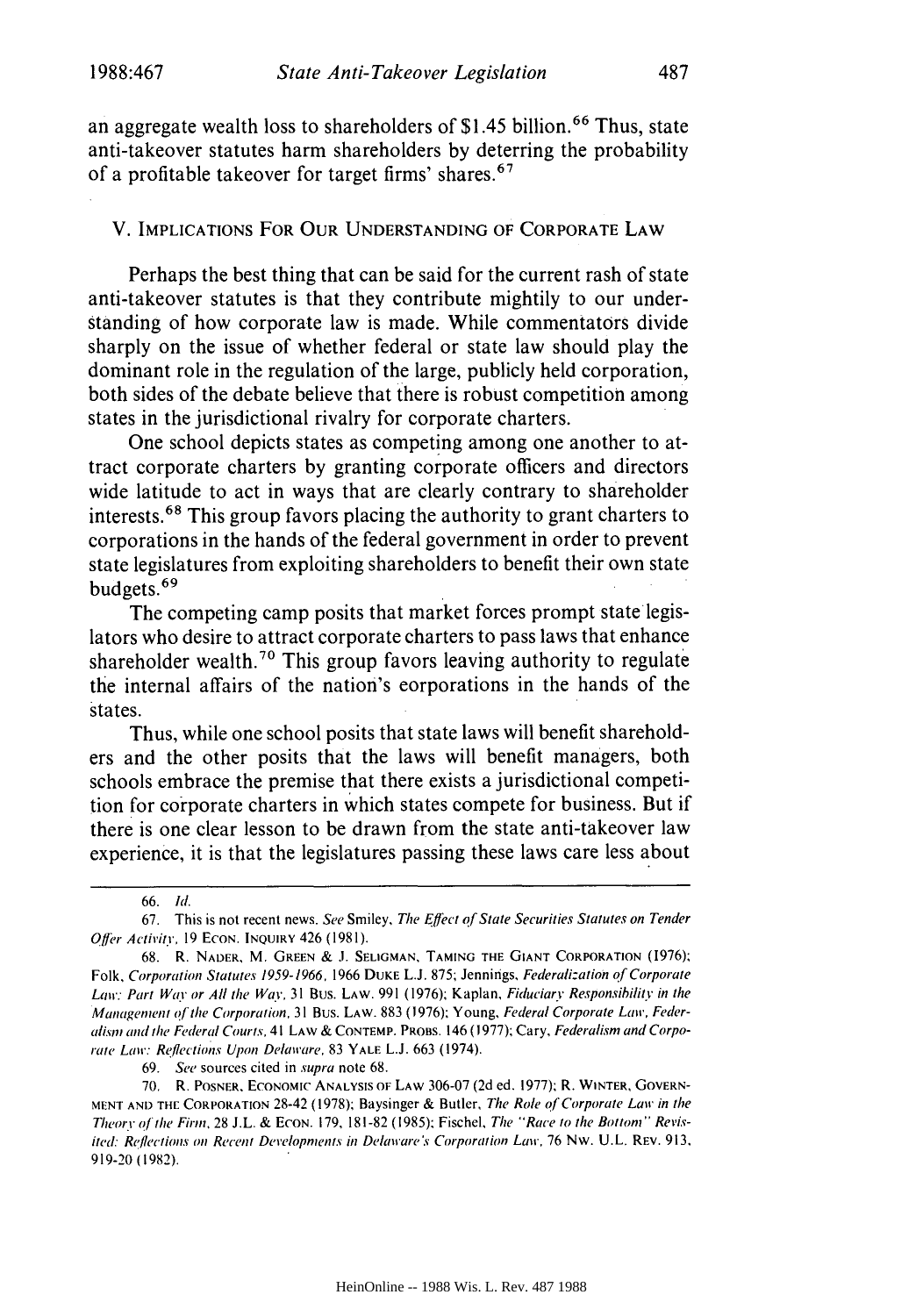attracting chartering business than they care about maximizing political support from the interest groups lobbying for passage of the laws. In a rivalrous political world, it is virtually a tautology that successful politicians must place concern for political support above other concerns in order to continue to be re-elected. The fact that state politicians have been responding to the interests of politically powerful in-state incumbent management teams, at the expense of concerns about attracting chartering revenue, is not surprising.<sup>71</sup> As such, these statutes appear less consistent with either of the existing theories of state corporate codes than with the economic theory of regulation, which posits that politicians will be more concerned with maximizing their own political support than with maximizing the chartering revenues of the state.<sup>72</sup>

The emergence of the economic theory of regulation as the most promising candidate for a unified theory of corporate law has important implications for the current debate about whether state anti-takeover laws should be pre-empted **by** Congress through the passage of a more comprehensive law governing takeovers. The economic theory of regulation predicts that, like the current state laws, any law promulgated at the federal level will reflect the outcome of political maneuvering rather than the expression of public interest policy concerns.

Thus, one's preference for federal pre-emption in this area hinges upon whether one is more favorably disposed towards the interests likely to prevail at the federal level than towards the interests currently

<sup>71.</sup> Clearly, state anti-takeover statutes benefit incumbent management teams at the expense of shareholders and thus may, at first blush, appear consistent with the managerial exploitation theory of corporate law. That theory, however, posits that the reason state legislatures pass corporate laws such as anti-takeover measures is to attract corporate chartering business. This does not appear to be the case. These statutes are passed to garner political support from the existing firms, not to attract new firms.

<sup>72.</sup> The economic theory of regulation posits that legal rules are demanded and supplied like any other commodity. According to the theory, each law reflects a competitive equilibrium among the rival interest groups affected by the law. Thus, according to the theory, legal rules are demanded by relatively cohesive, well-organized special interest groups who successfully out bid competing groups in order to obtain the rules. The currency used in the bidding process consists of political support in election campaigns, speaking honoraria, campaign contributions, and other lobbying expenditures.

The costs associated with these rules sometimes are borne by rival groups but more often are shouldered by the relatively unorganized members of the population for whom the costs (I) of becoming informed about the relevant issues, and (2) of organizing with other, similarly situated people into an effective political coalition, are sufficiently high as to make "rational ignorance" (see infra note 73) their most effective political strategy. For articles which describe the economic theory of regulation, see Stigler, The Theory of Economic Regulation, 2 BELL J. ECON. & **MGMT.** Sci. 3 (1971); Posner, Theories of Economic Regulation, 5 BELL J. ECON. & MGMT. Sci. 335 (1974); Peltzman, Towards a More General Theory of Economic Regulation, 19 **J.L.** & **ECON.** 211 (1976); McChesney, Rent Extraction and Rent Creation in the Economic TheorYof *R'egulation.* 16 J. **LEGAL STuD.** 101 (1987). For a recent application of the economic theory of regulation to the corporate law of Delaware, see Macey & Miller, Toward *an* Interest Group Theory *qf* Delaware Corporate *Law, 65 TEX, L. REV, 469, 498-509 (1987).*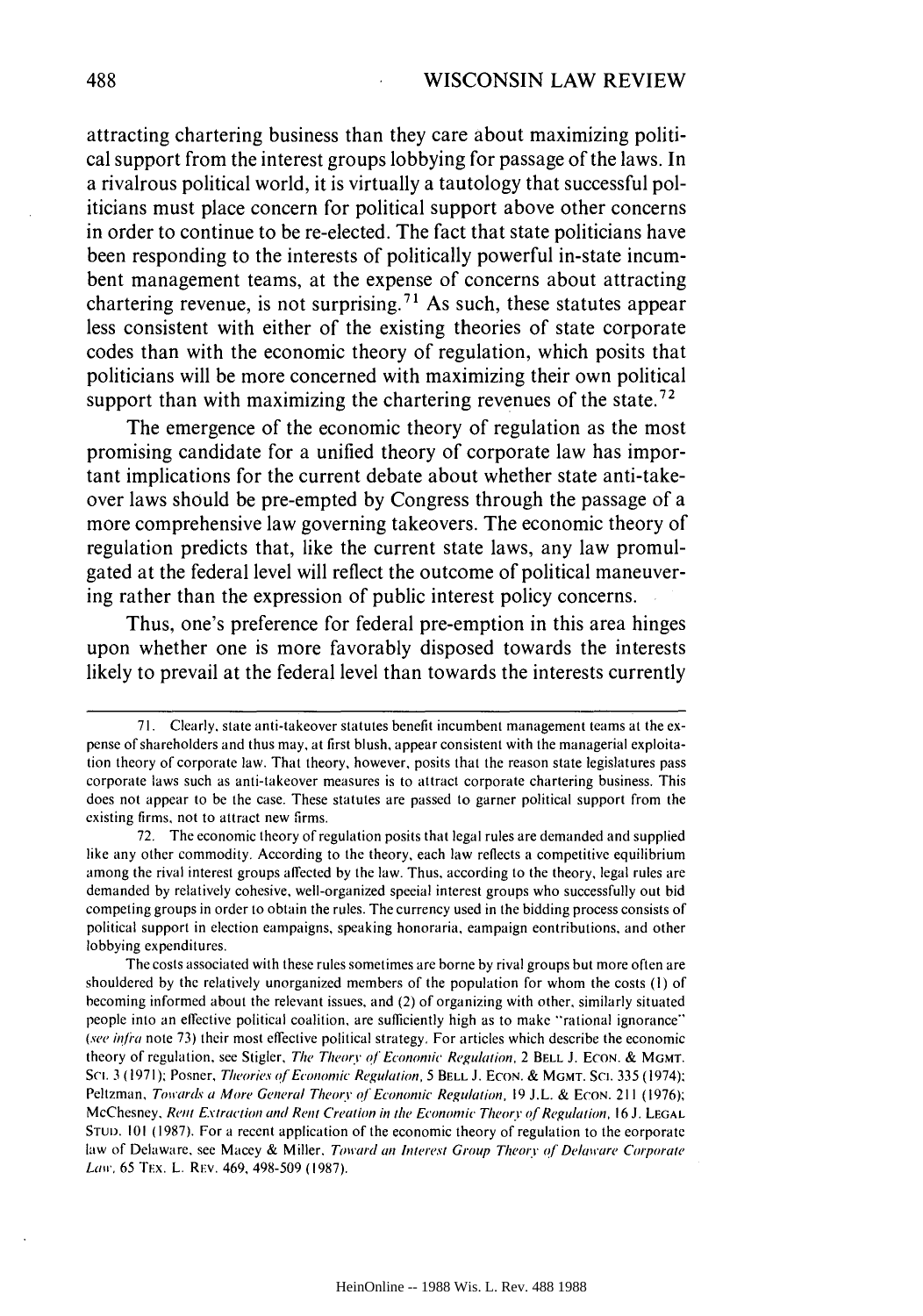prevailing at the state level. If bidder and shareholder interests<sup>73</sup> are likely to enjoy greater representation at the federal level than at the state level, then a federal statute will be better for the economy than the current state statutes. And, because bidder and shareholder interests appear to be peculiarly underrepresented in states with strong antitakeover laws, it appears unlikely that a federal law would be worse than the current state laws.

Indeed, the current generation of state anti-takeover laws appears to be a paradigmatic example of the sort of jurisdictional exploitation that frequently serves to justify federal intervention. Specifically, "citizens of the legislating state may benefit from the law while citizens of another state bear the costs."<sup>74</sup> Shareholders do not appear to be particularly concentrated within any single state, a fact that suggests that their interests systematically will be underrepresented in the political process at both the state and federal levels.

#### VI. **CONCLUSION**

The current debate on whether state anti-takeover legislation should be pre-empted by federal regulation starts with the premise that regulation of the tender offer process is needed. The only question is whether the rules should be generated by Congress or at the state level. While the arguments in this Article are directed at the state anti-takeover laws, they apply with equal force to the Williams Act, which is the federal law that regulates takeovers.<sup>75</sup> Like the state anti-takeover statutes, the Williams Act-which places disclosure obligations on tender offerors-imposes significant delays in the tender offer process and raises the costs of mounting a tender offer. Thus it reduces the incentives for individuals and firms to make such offers.<sup>76</sup>

<sup>73.</sup> Institutional investors are likely to be the only shareholding interests with sufficient size to overcome the rational ignorance and collective action problems that prevent individual shareholders from joining together to oppose anti-takeover legislation.

Rational ignorance refers to the situation in which the costs of becoming informed about a particular issue are sufficiently high as to dwarf the benefits of acquiring the relevant information. For example, if the effects of a measure on a person's wealth will be only **\$** 100, it is rational for that person to decline to invest more than \$100 to find out if it is in his or her best interests to vote for the measure.

Similarly, a problem of collective action exists whenever a group of similarly situated people face high transaction costs and free-rider problems when they attempt to organize into an effective political coalition.

<sup>74.</sup> Romano, supra note 8, at 140.

<sup>75.</sup> Act of July 29, 1968, Pub. L. No. 90-439, 82 Stat. 454-57, adding 15 U.S.C. *§§* 78m(d)-(e) & 78n(d)-(f).

<sup>76.</sup> See Fischel, Efficient Capital Market Theory, the Market for Corporate Control, and the Regulation of Cash Tender Offers, 57 TEx. L. REv. 1, 13 (1978) ("the disclosure requirements of the Williams Act .**.** .dilute the value of the property right in privately produced information"); Carney, Toward a More Perfect Market for Corporate Control, 9 DEL. J. CORP. L. 593, 597-609